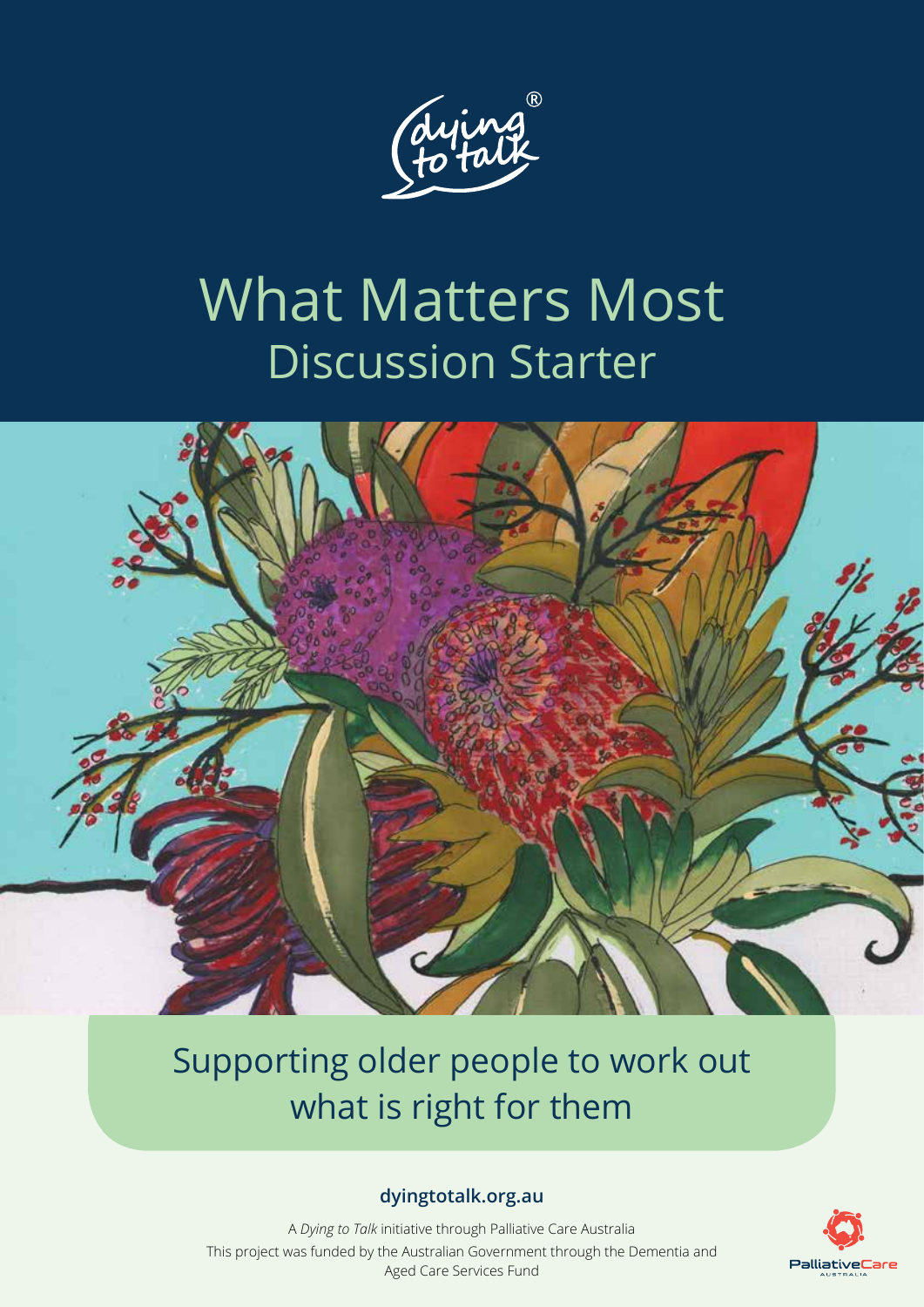## Why Palliative Care Australia created the Discussion Starter

The 'What Matters Most' Discussion Starter is for older people using aged care services. It is designed to be used with health or aged care staff. It can help people work out what would be right for them, if they were really sick or at the end of their life.

Palliative Care Australia (PCA) created the Discussion Starter to help older Australians talk about What Matters Most to them because:

- 8 in 10 people say it is important to think and talk about their preferences for care at the end of life.
- Only 1 in 4 people have spoken with their family about their preferences.
- Only 6% of people have spoken with a doctor about their preferences.

Talking with your loved ones about what you want if you were really sick or at the end of your life can help you, and them, when making decisions.

It is important to know that the Discussion Starter is not a legal document or an Advance Care Plan / Directive.

If you would like more information about Advance Care Plans, please speak to your care team. You can also find more information on page 25.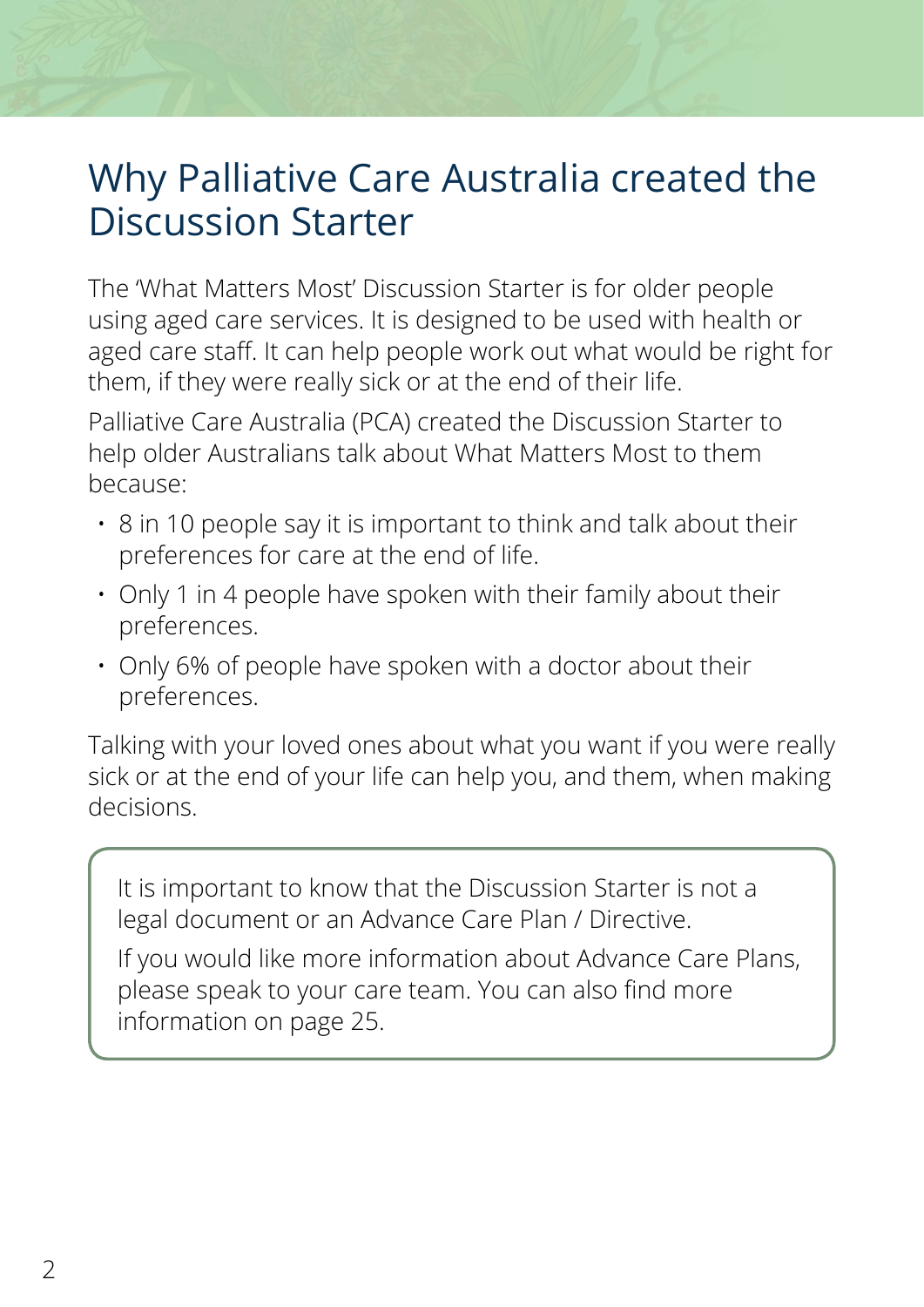# Background

The Discussion Starter was first developed to support people living with dementia to participate in discussions about what they might want if they were really sick or at the end of their life. We applied Dementia Australia's Accessibility Guidelines to ensure the Discussion Starter was dementia-friendly.

PCA ran a study to see if the Discussion Starter was useful. The study showed:

- The questions were simple and easy to understand.
- People could look back at their answers to remind them what they said.
- The questions helped aged care staff get to know the person better.
- The resources could be used in both residential and community aged care settings.
- The Discussion Starter would be good for all people receiving aged care services, including those living with dementia.

The Discussion Starter has now been updated to support all older people and their health or aged care team to work out 'What Matters Most' for them.

For more information visit the website [dyingtotalk.org.au](http://www.dyingtotalk.org.au).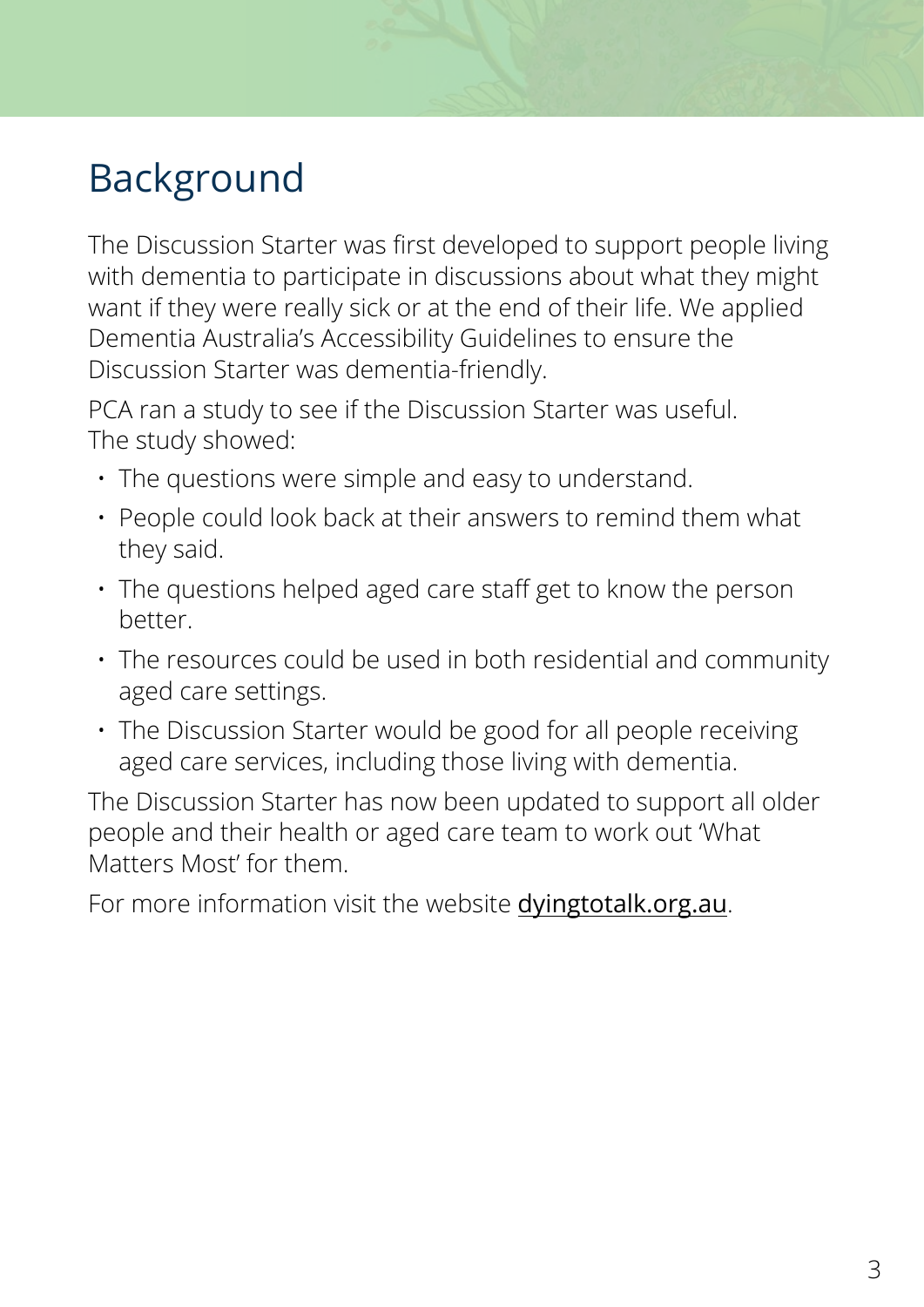## Talking is important

The Discussion Starter will get you thinking about 'What Matters Most' to you. Talking about what you might want if you were really sick or at the end of your life can help ease stress and worry. It can help your loved ones know what you want and can help people to support you.

Many things are important to us and make our lives fun or fulfilling. Some things might be well-known to people, for example, your love for your family. But people may not know that you would like to have your favourite music playing or that you want to stay at home for as long as possible.

## Working out 'What Matters Most'

There are 3 sections in the Discussion Starter, each one is about a different topic:

- Section 1 is about you.
- Section 2 is about your health.
- Section 3 is about what you might want at the end of your life.

It is important to know that being given the Discussion Starter doesn't mean you are about to die.

Thinking and talking about the end of your life can be hard and it might help to talk to someone. Your doctor or aged care worker are available to talk to. They can help you work out who you can contact if you have any questions or concerns. You may also want to look at the Information section on page 25 for some support options as well.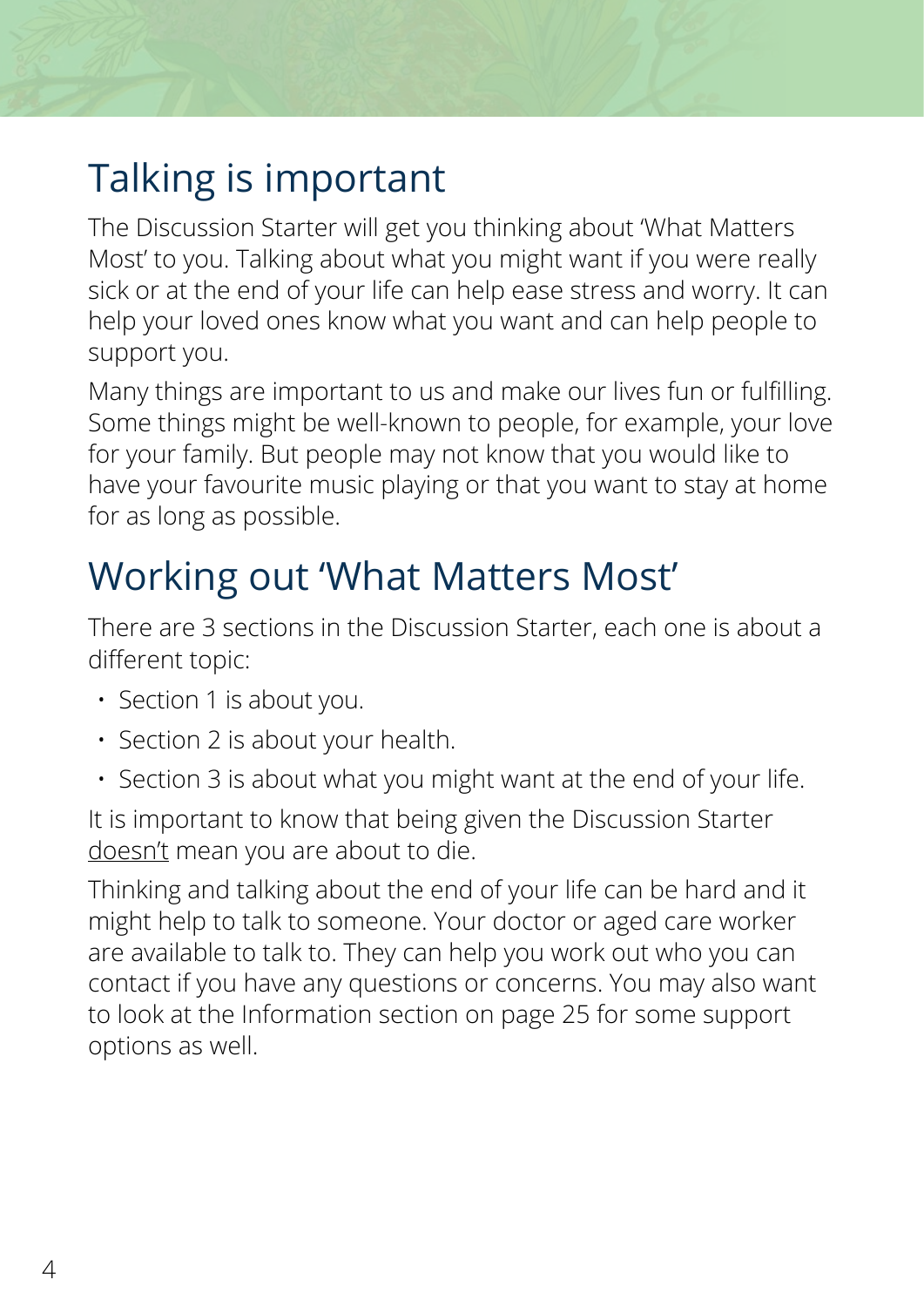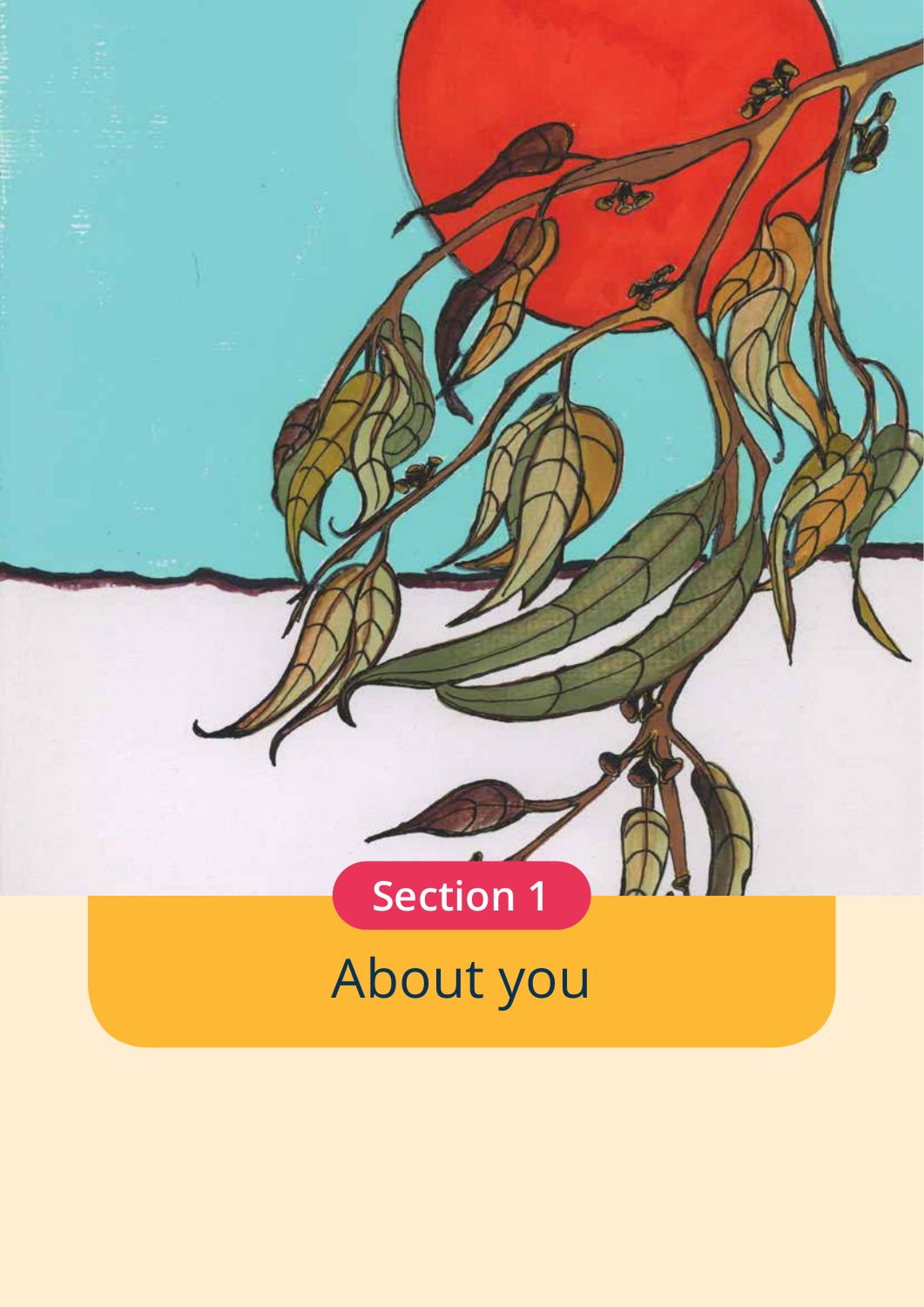# About you

This section is about you. It has questions about what is important to you.

The questions in this section can be the hardest ones to answer. You may want to take some time to think about the questions before you write anything down or only answer one or two at a time.

#### **Some important things to think about:**

- There are no right or wrong answers this is about what you think and what you want.
- You can change your answers at any time.
- You might want to come back and think about the questions again later.
- You do not have to answer all of the questions.
- You can answer some questions now and some questions another time.
- Sharing your answers may help those around you know what you would and would not want, if you could not tell them.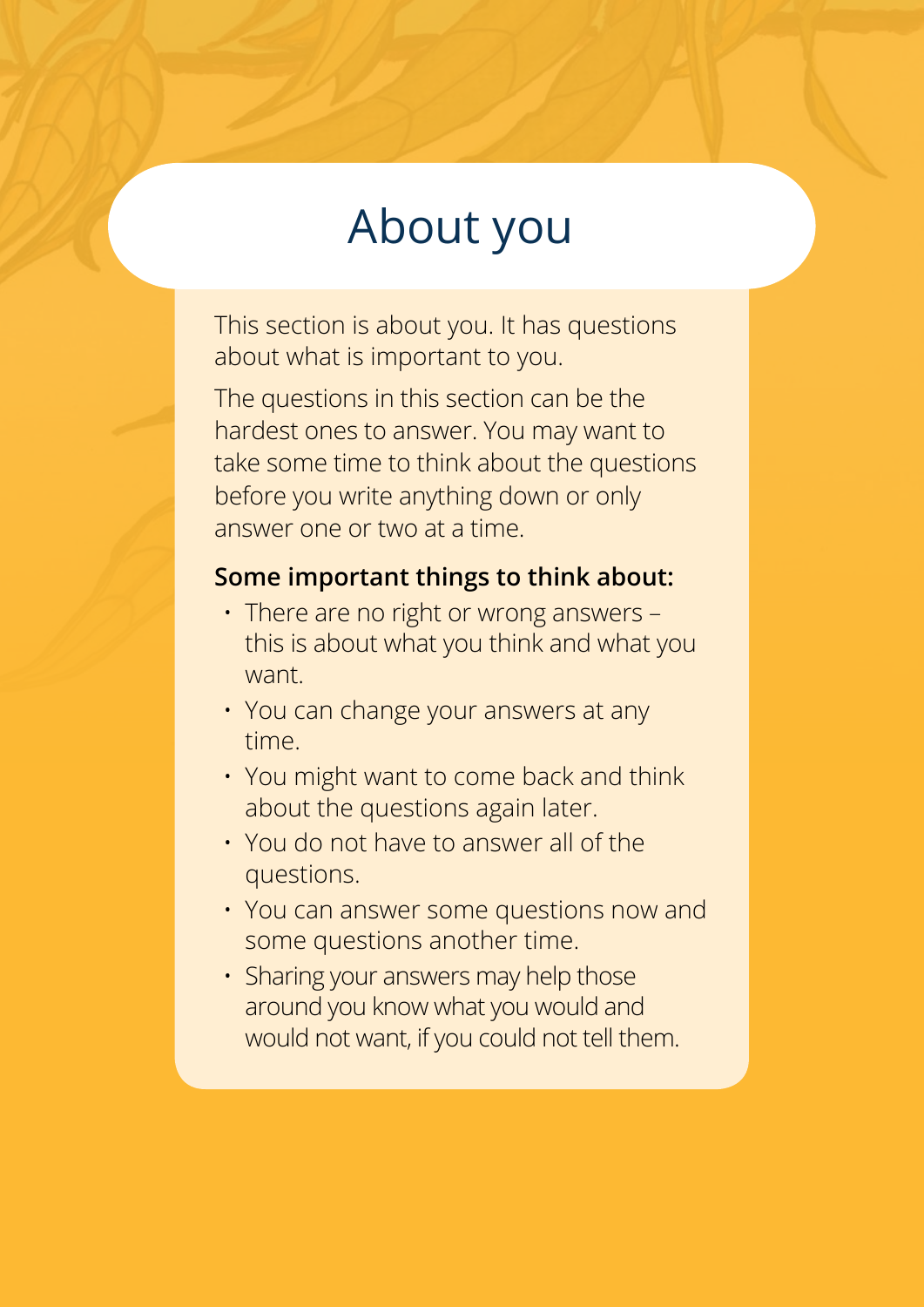Who are the most important people in your life?

#### What brings you the greatest joy in life?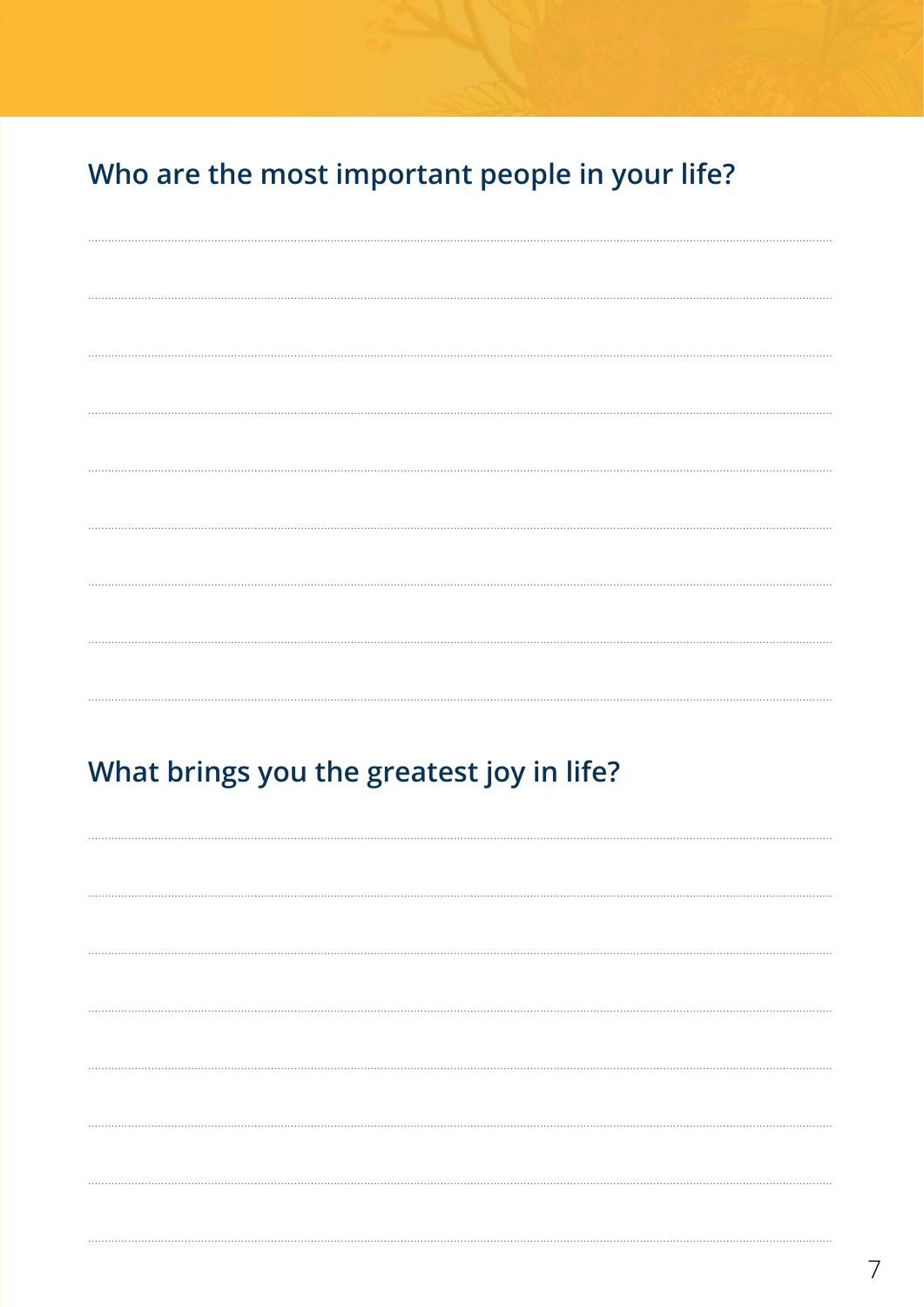What brings you strength or makes you feel strong?

#### What gives meaning to your life? What makes your life fulfilling?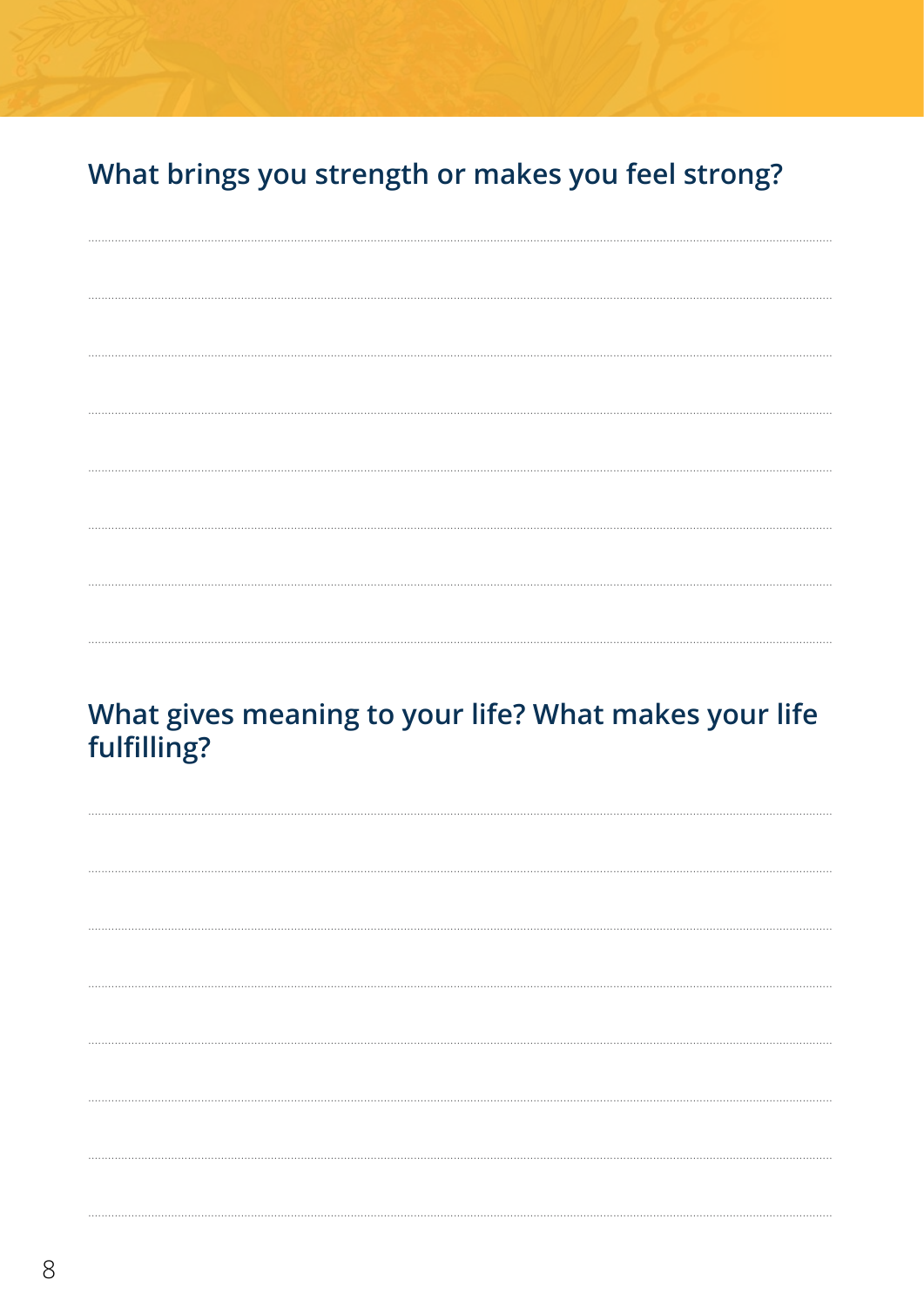#### Are there any cultural, religious or family traditions that are important to you?

#### How would you like to be remembered?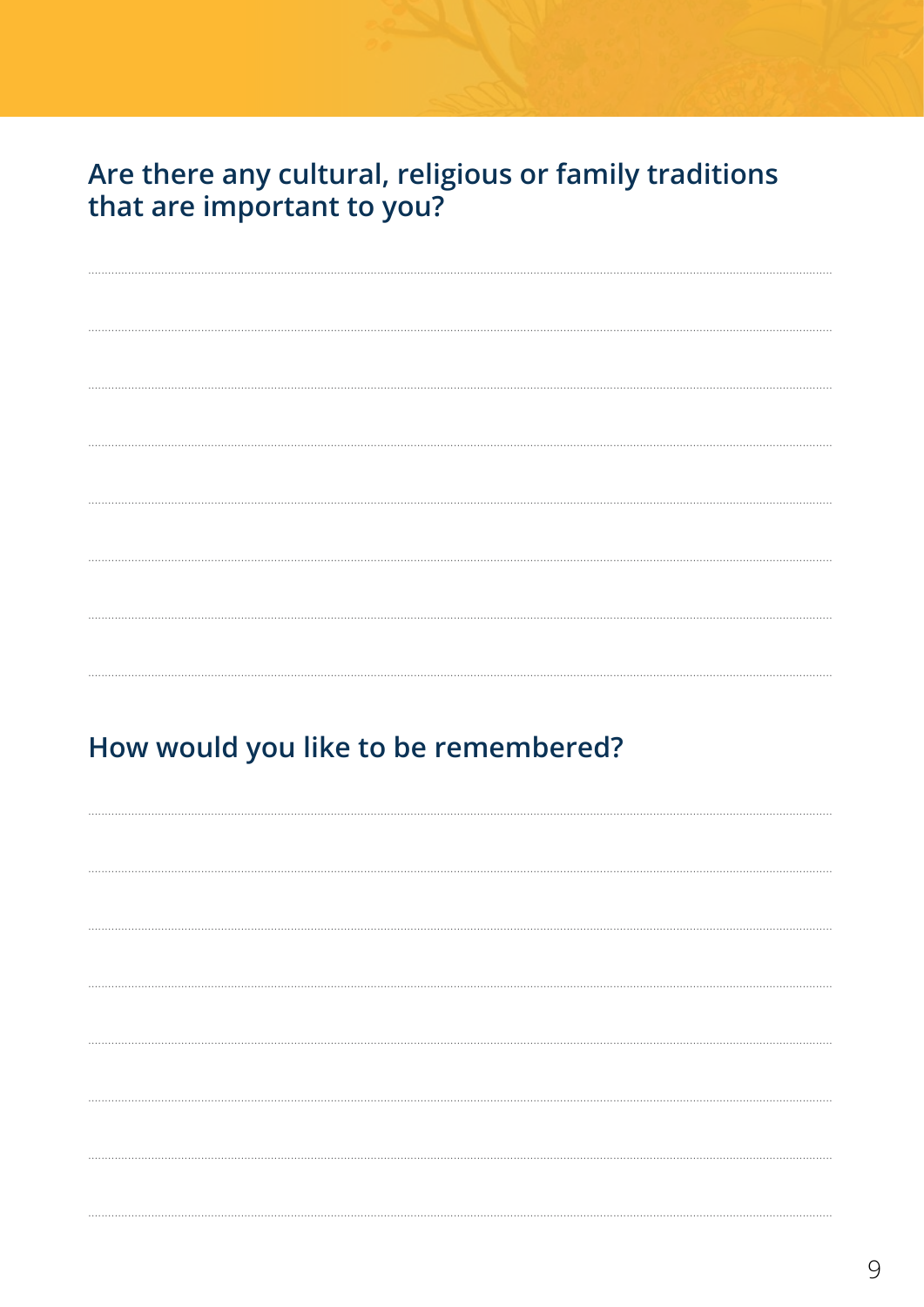## My notes

This is a page where you can write down anything that you might want to think about later or talk to your family, health or aged care worker about.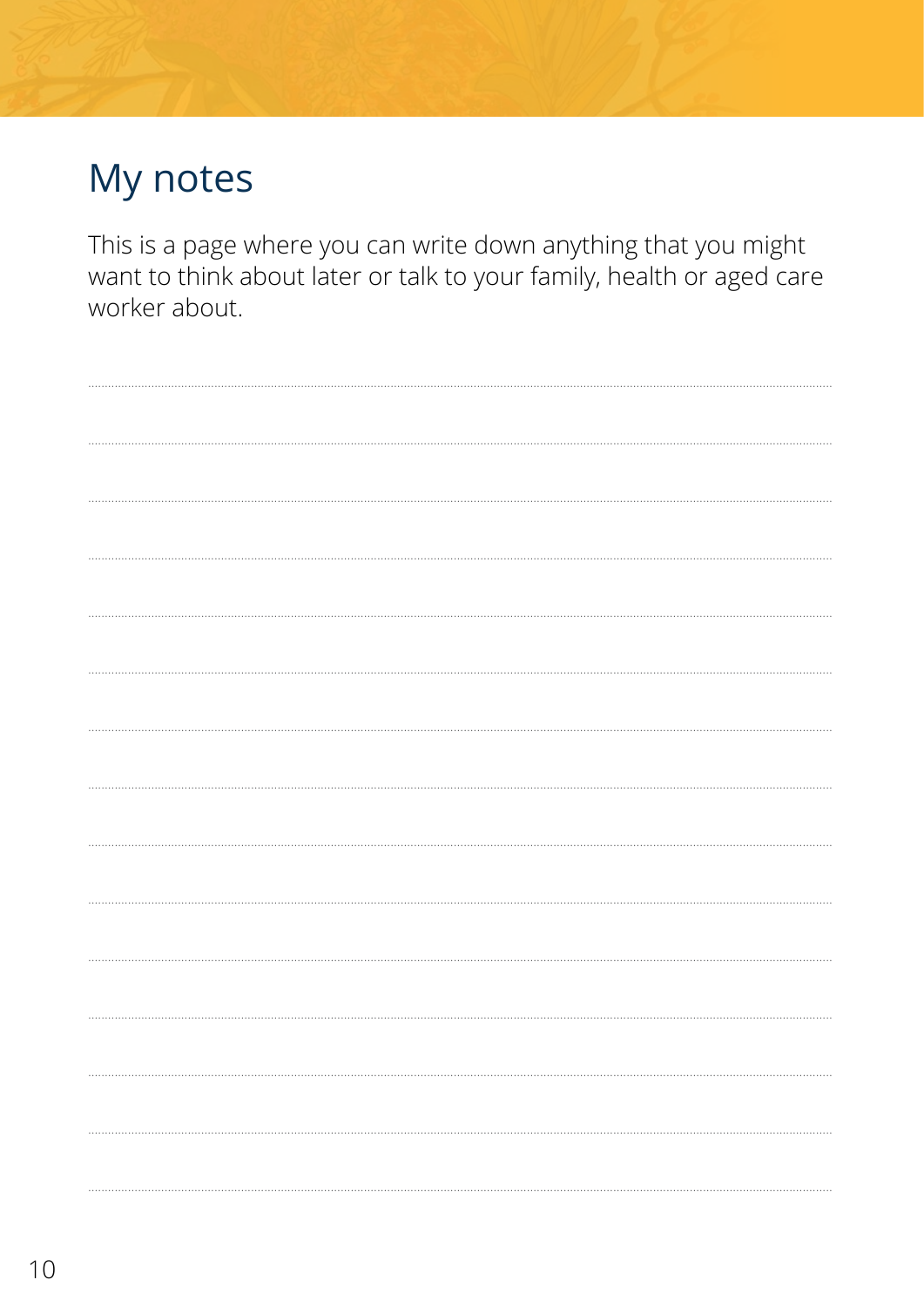# **Section 2**

# About your health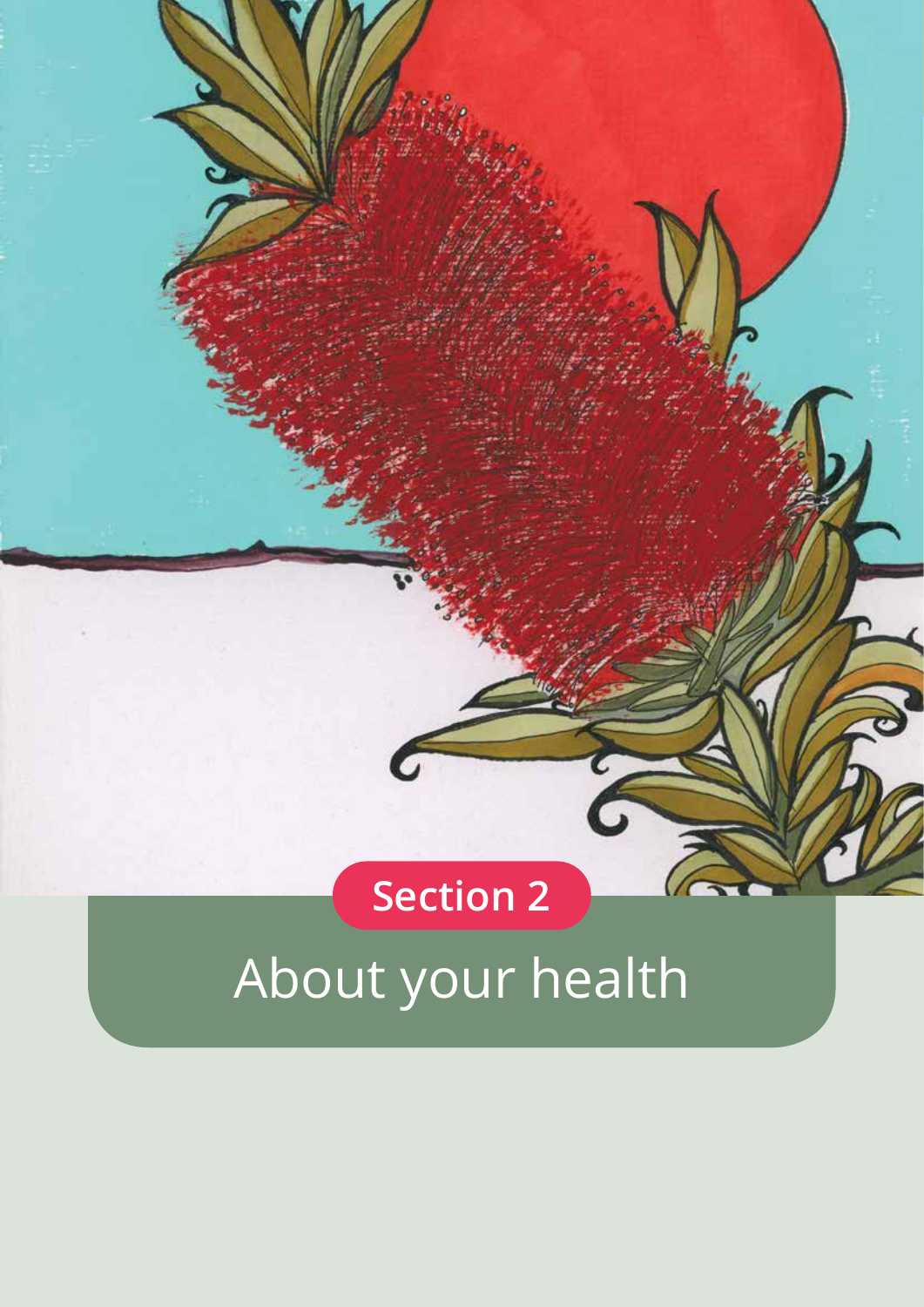# About your health

This section is about your health. It has questions about what you would like to know and what you would like your carer or family to know about your health. It may help you or other people make decisions in the future.

Remember:

- There are no right or wrong answers.
- You can change your answers at any time.
- You do not have to answer all of the questions.
- You can answer some questions now and some questions another time.
- Sharing your answers may help those around you know what you would and would not want, if you could not tell them.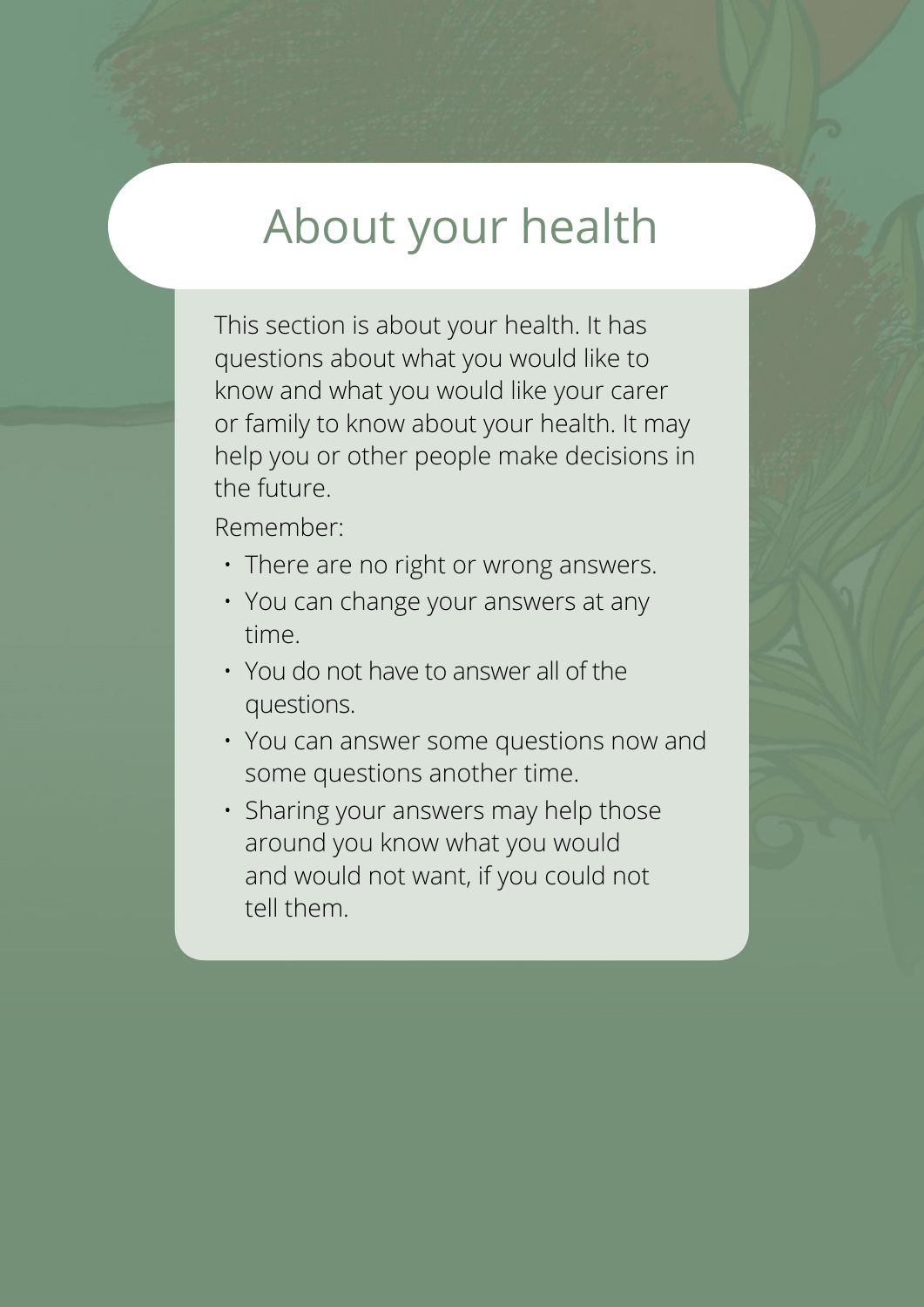| How much do you want to know about how your health                |
|-------------------------------------------------------------------|
| issues or medical conditions <sup>*</sup> might affect you in the |
| <b>future?</b> (tick all that apply)                              |

 $\Box$  Nothing

- $\Box$  As little as possible
- $\Box$  The care and support options available to me

 $\Box$  Everything

Other:

#### **How much do you want your family and carers to know about how your health issues or medical conditions\* might affect you in the future?** *(tick all that apply)*

................................................................................................................................................................................................................................

 $\Box$  Nothing

 $\Box$  As little as possible

 $\Box$  The care and support options available

#### $\Box$  Everything

Different information depending on the person

 $\Box$  Other:

 $\mid$   $\,$   $\!\!^*$ Examples of a health issue or medical condition might be:

................................................................................................................................................................................................................................

- Dementia
- Cancer
- High blood pressure
- or you may have other conditions.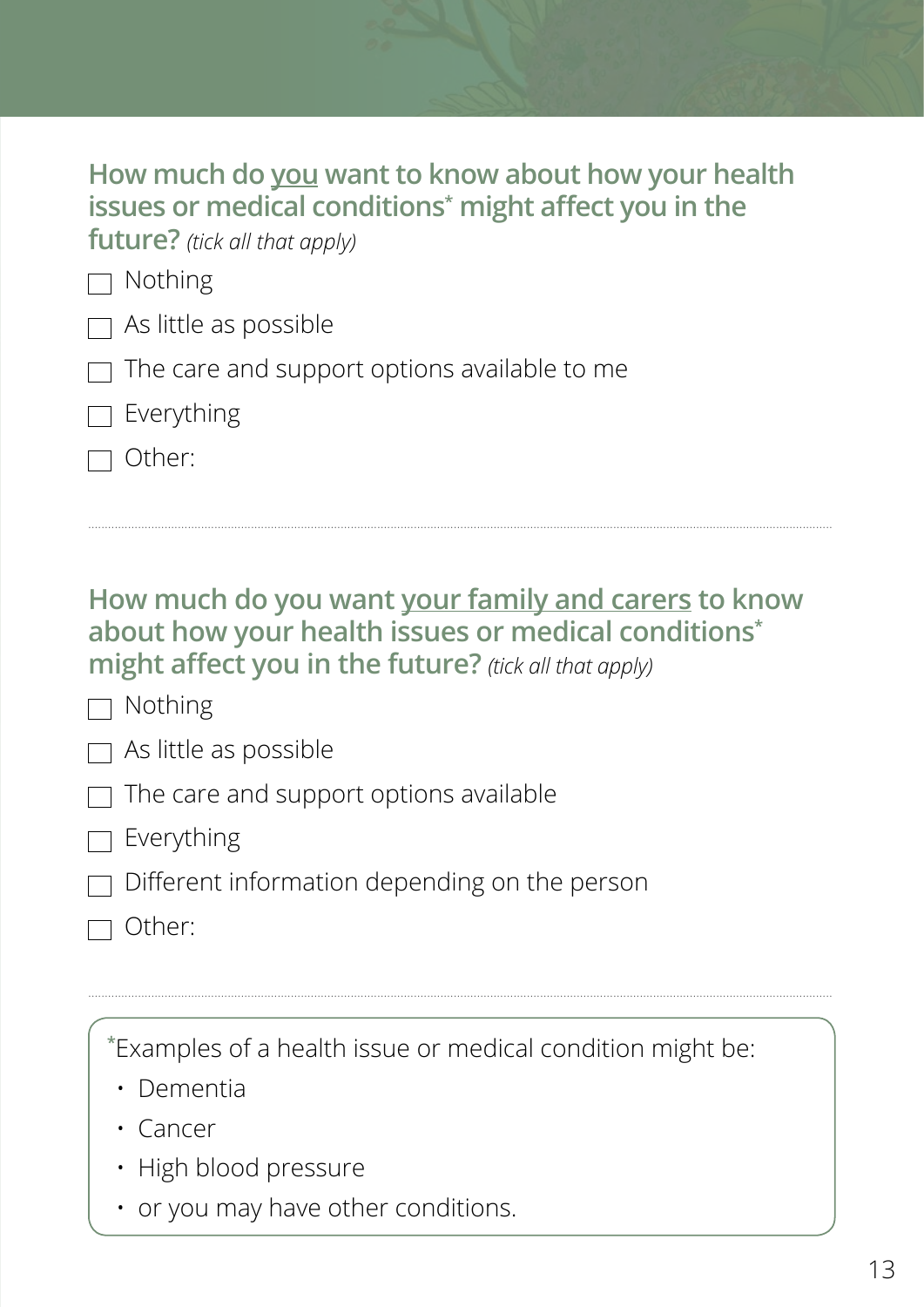How involved would you like to be in decisions about your care?

How involved would you like your family and carers to be in decisions about your care?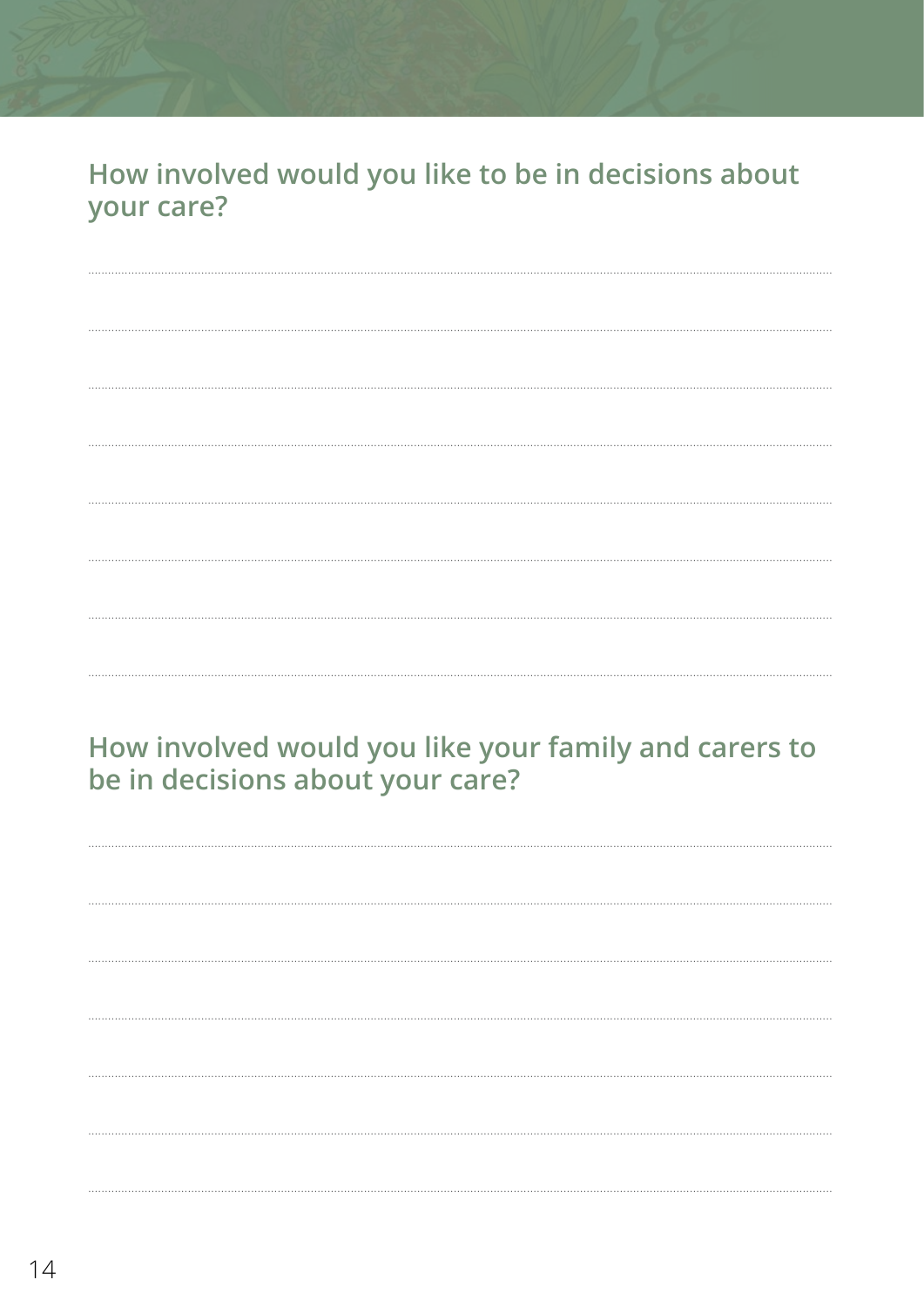# Is there anyone you would like to know everything<br>about your health and care?

Is there anyone you don't want to know anything about your health and care?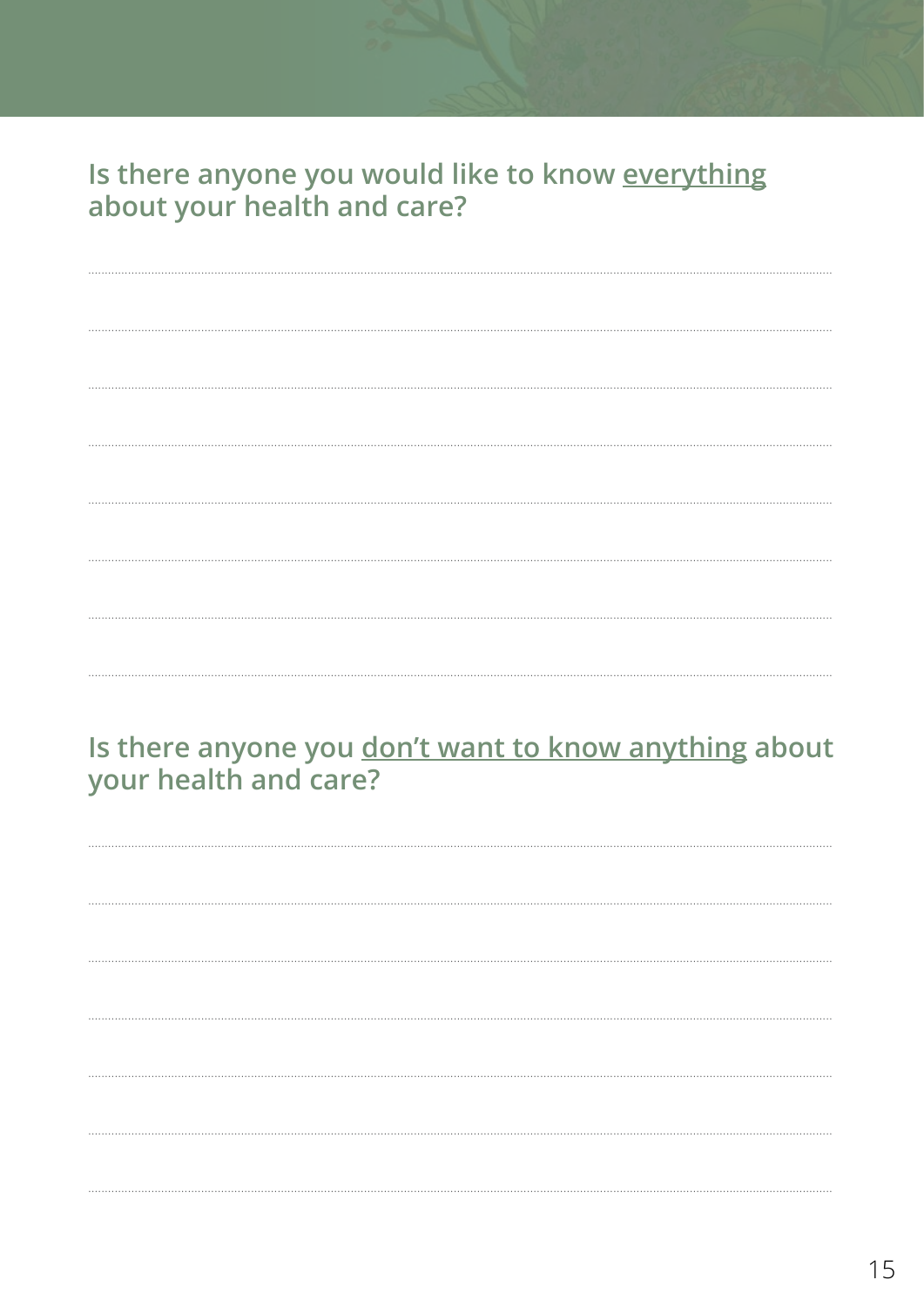## My notes

This is a page where you can write down anything that you might want to think about later or talk to your family, health or aged care worker about.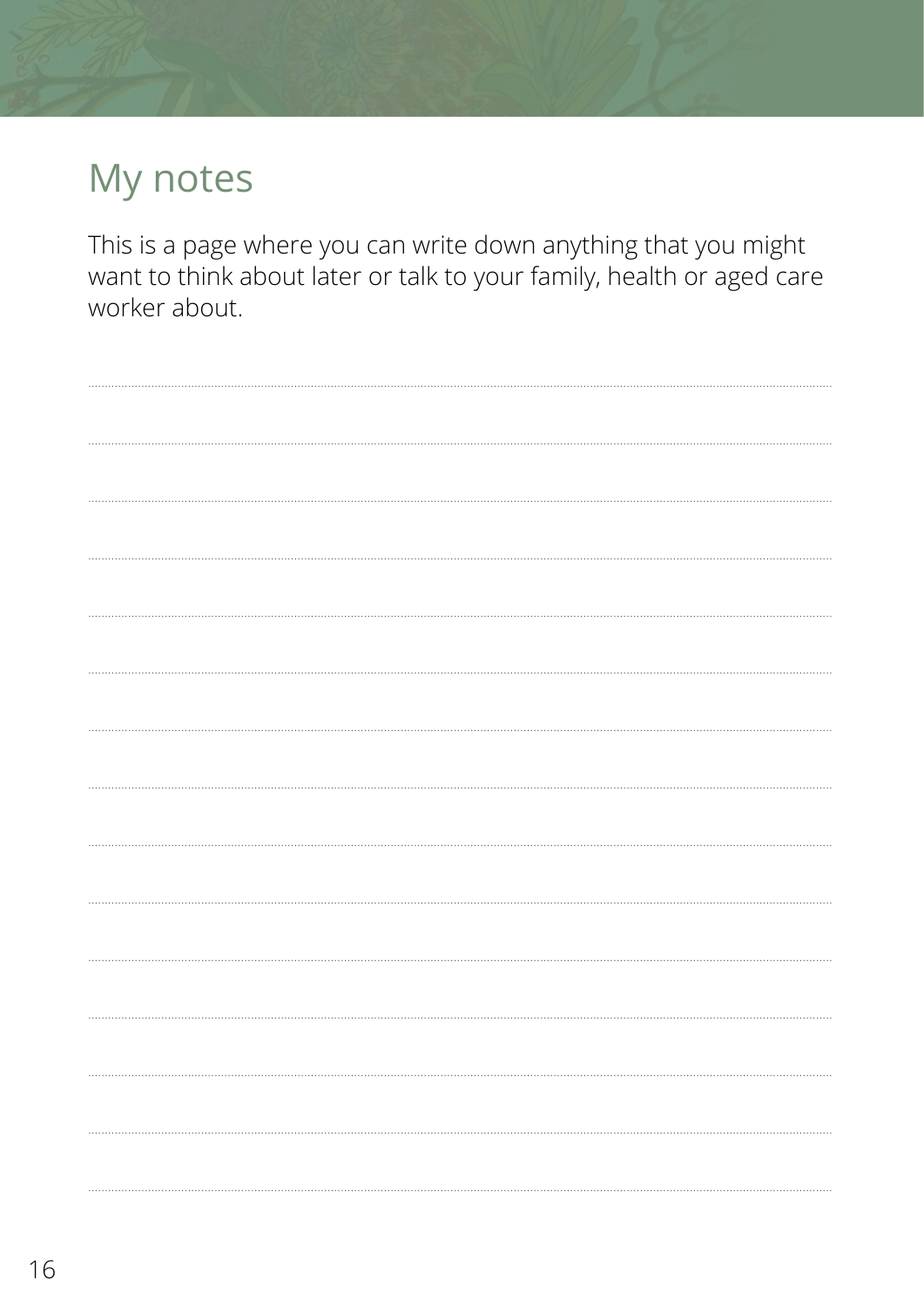

About what you want at the end of your life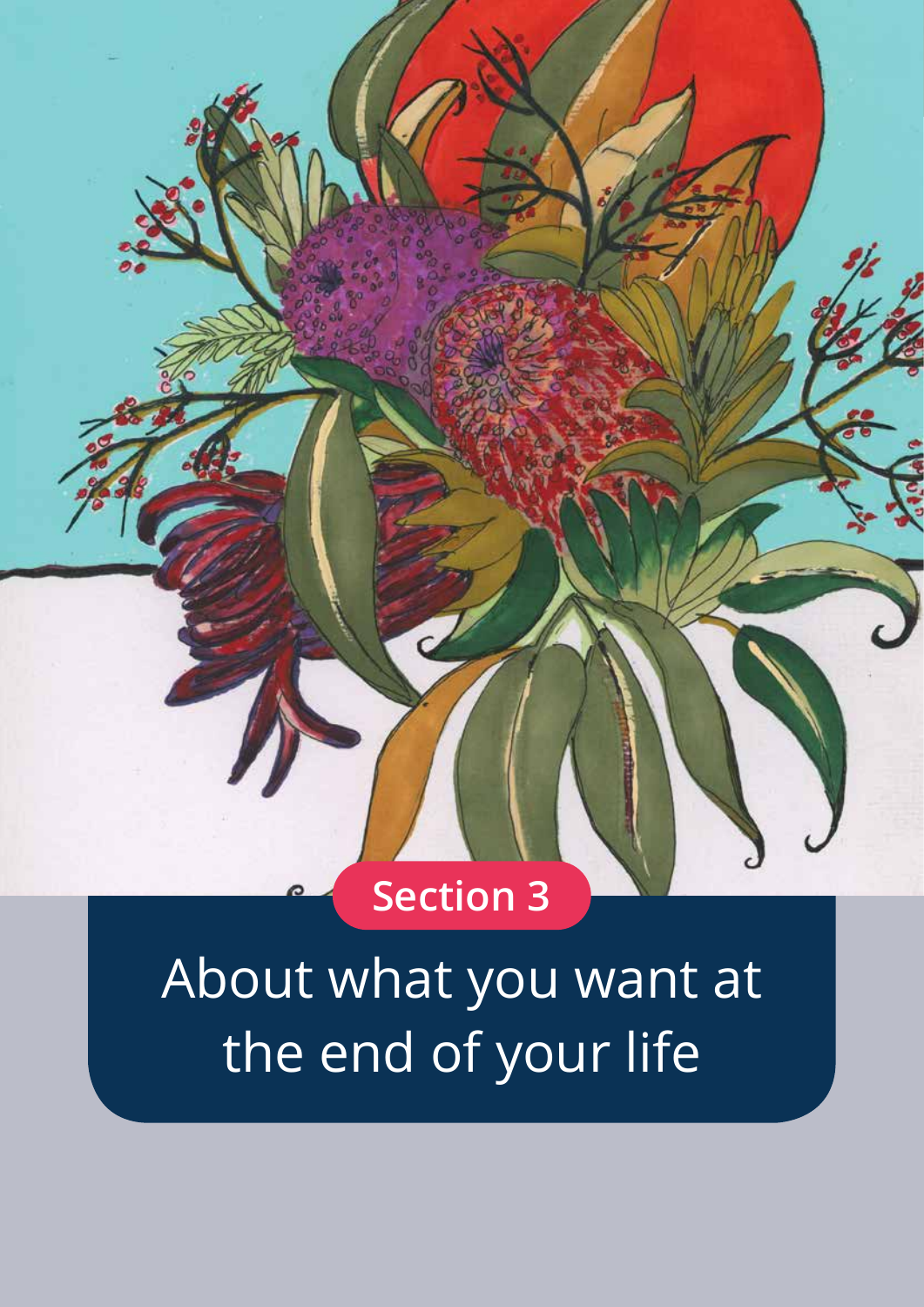# About what you want at the end of your life

This section is about what you might want at the end of your life.

It can be difficult to know what you might want. You may take some time to think about the questions before you write anything down or only answer one or two questions at a time. You may also want to look at our 'What Matters Most' cards to help you identify what is important to you. The cards are available on the website dyin[gtotalk.org.au](dyingtotalk.org.au).

Remember:

- There are no right or wrong answers.
- You can change your answers at any time.
- You do not have to answer all of the questions.
- You can answer some questions now and some questions another time.
- Sharing your answers may help those around you know what you would and would not want, if you could not tell them.
- It is important to know that being given the Discussion Starter doesn't mean you are about to die.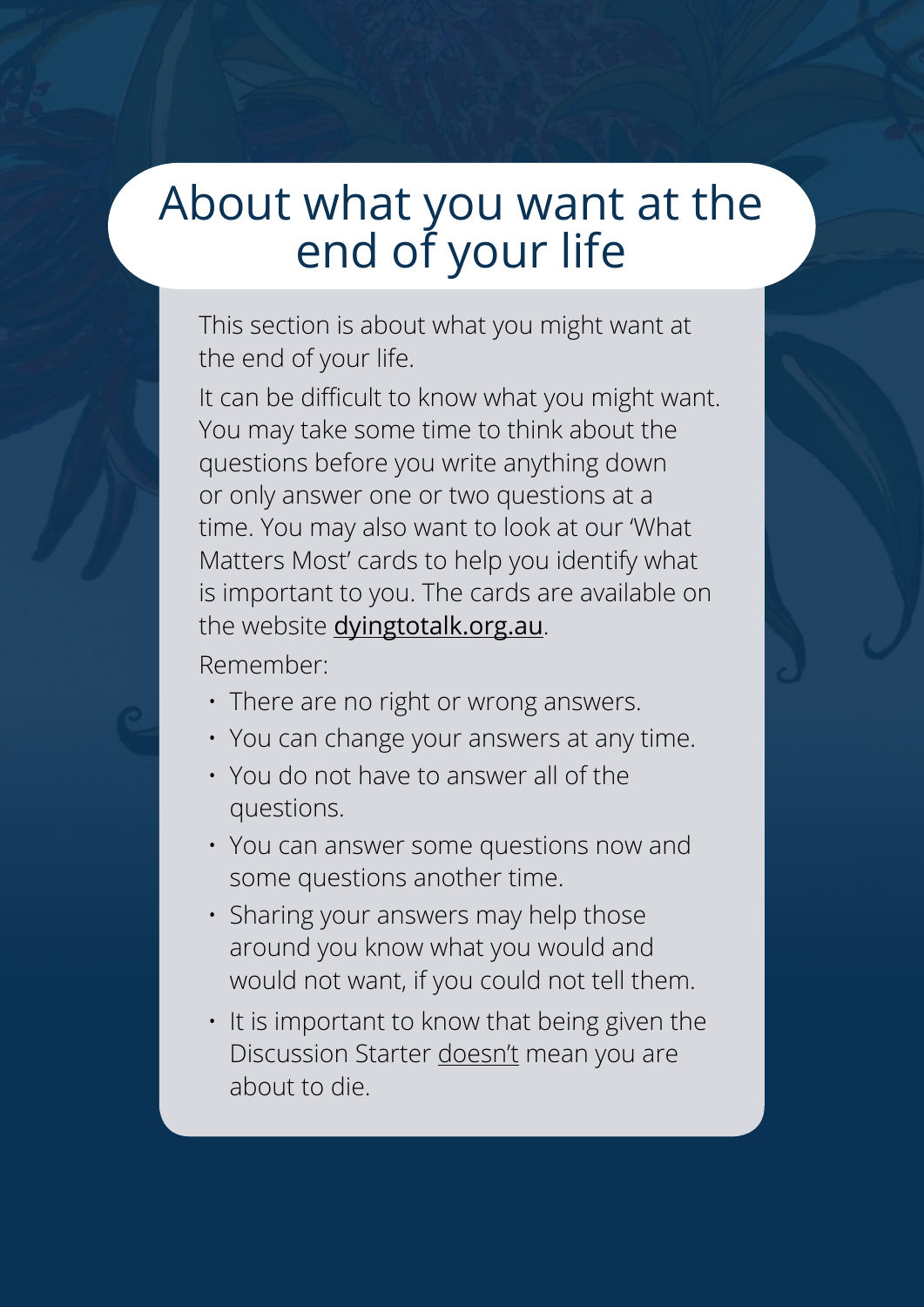#### If you were very sick or at the end of your life, what would be some of the most important things to you?

Examples of what you may want might include:

- · spending more time with loved ones
- · having a pre-wake or get together.

For more examples, please look at the 'What Matters Most' cards.

#### If you needed increasing amounts of medical care or support\* from family, friends or carers at the end of your life, where would you want to be?

 $\Box$  At home

- $\Box$  In a hospital
- $\Box$  In an aged care facility (a nursing home)
- $\Box$  Living with a loved one
- $\Box$  Other

\*Examples of support might be having help with:

- · showering
- · toileting
- eating.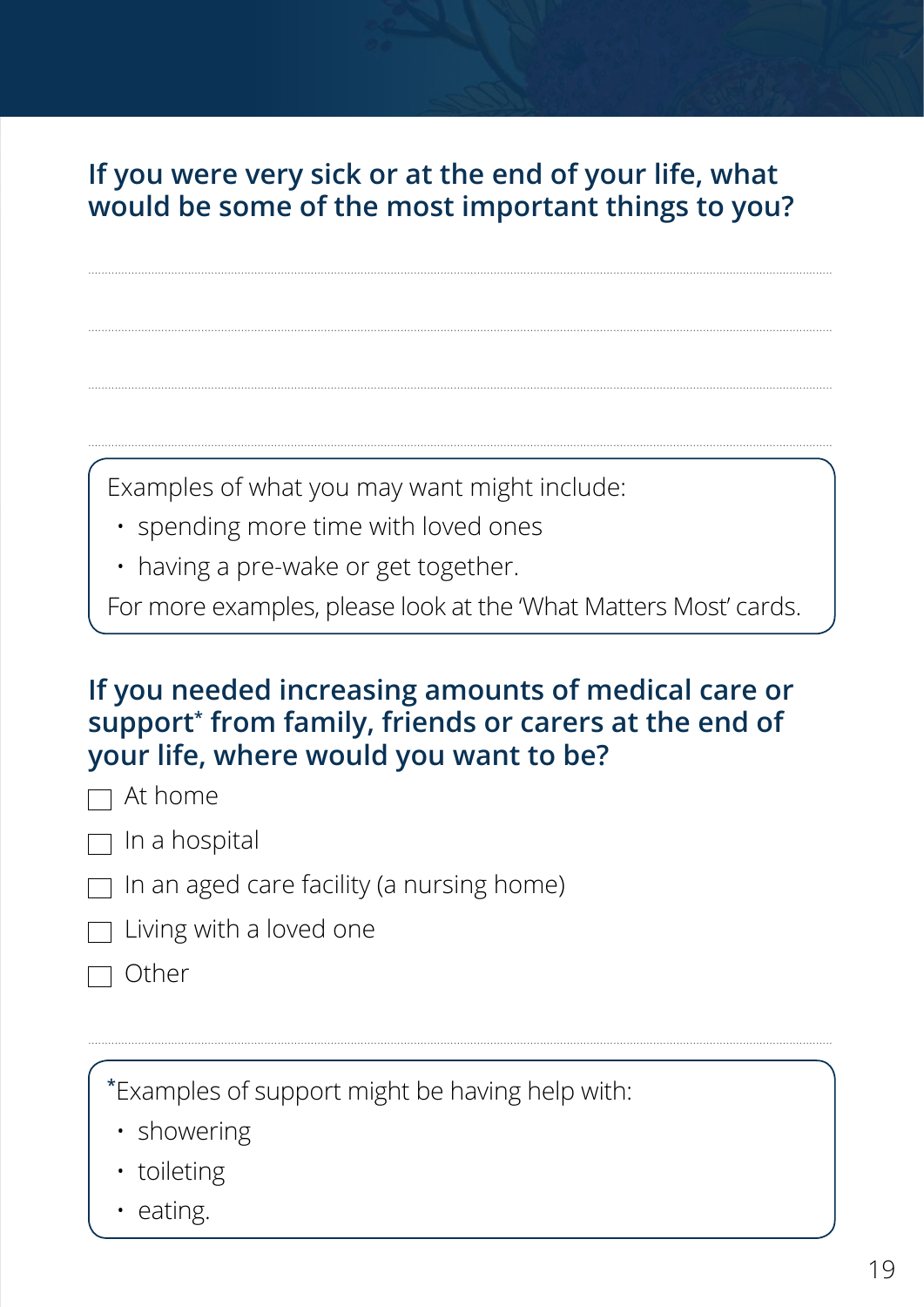#### Are there any cultural, religious or family traditions that are important to you for the end of your life?

Examples of what you may want might include:

- · visiting country
- having a priest or minister called
- · having your family present.

#### Are there any cultural, religious or family traditions that are important to you after you die?

Examples of what you may want might include:

- · being cremated as soon as possible
- being buried on country or at a special place
- · being dressed in white.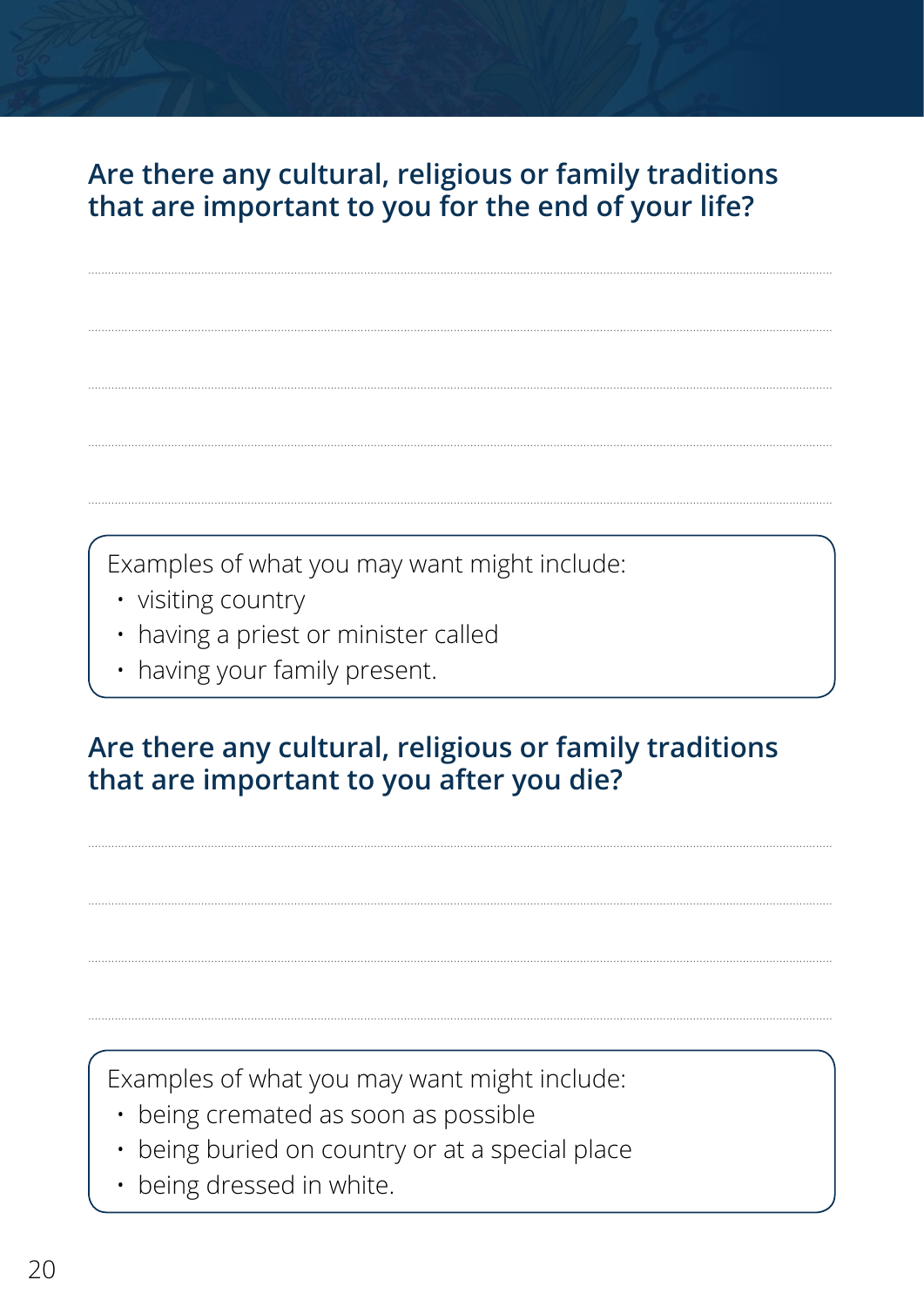#### If you were at the end of your life is there anything that you would not want?

Do you have any fears or concerns about the end of your life or dying?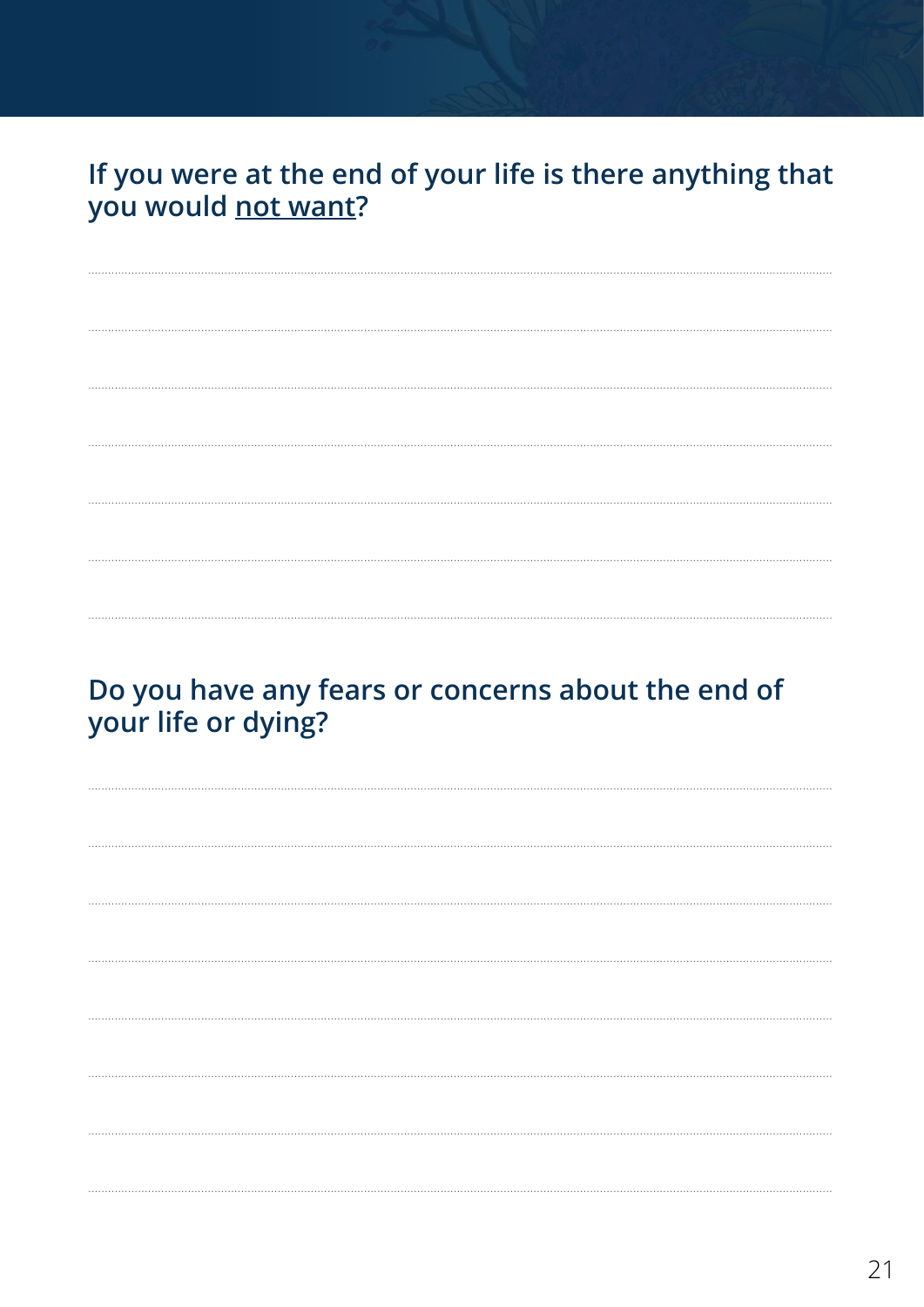Is there anything else that is important to you about what you want at the end of your life that you would like to write down?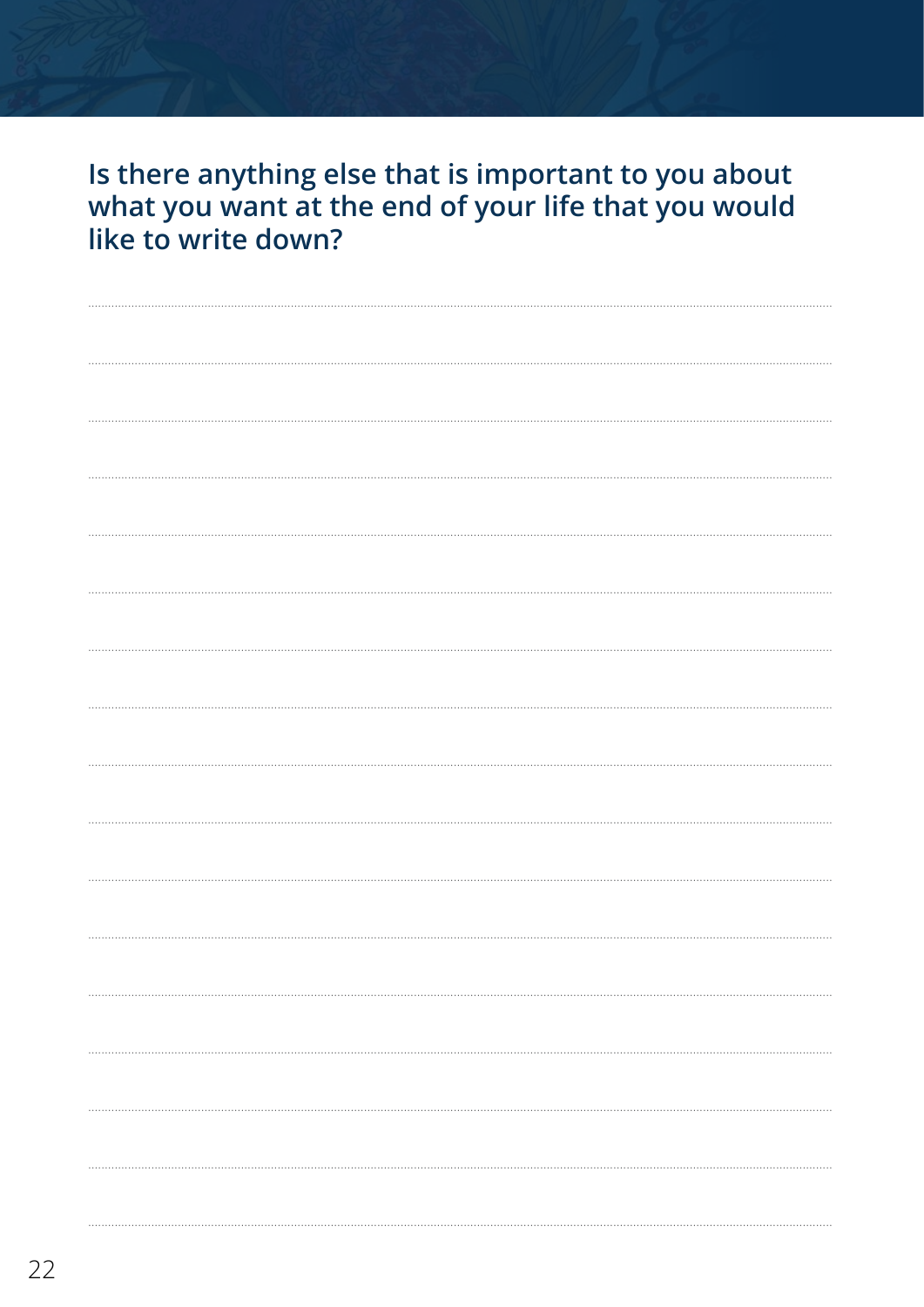## My notes

This is a page where you can write down anything that you might want to think about later or talk to your family, health or aged care worker about.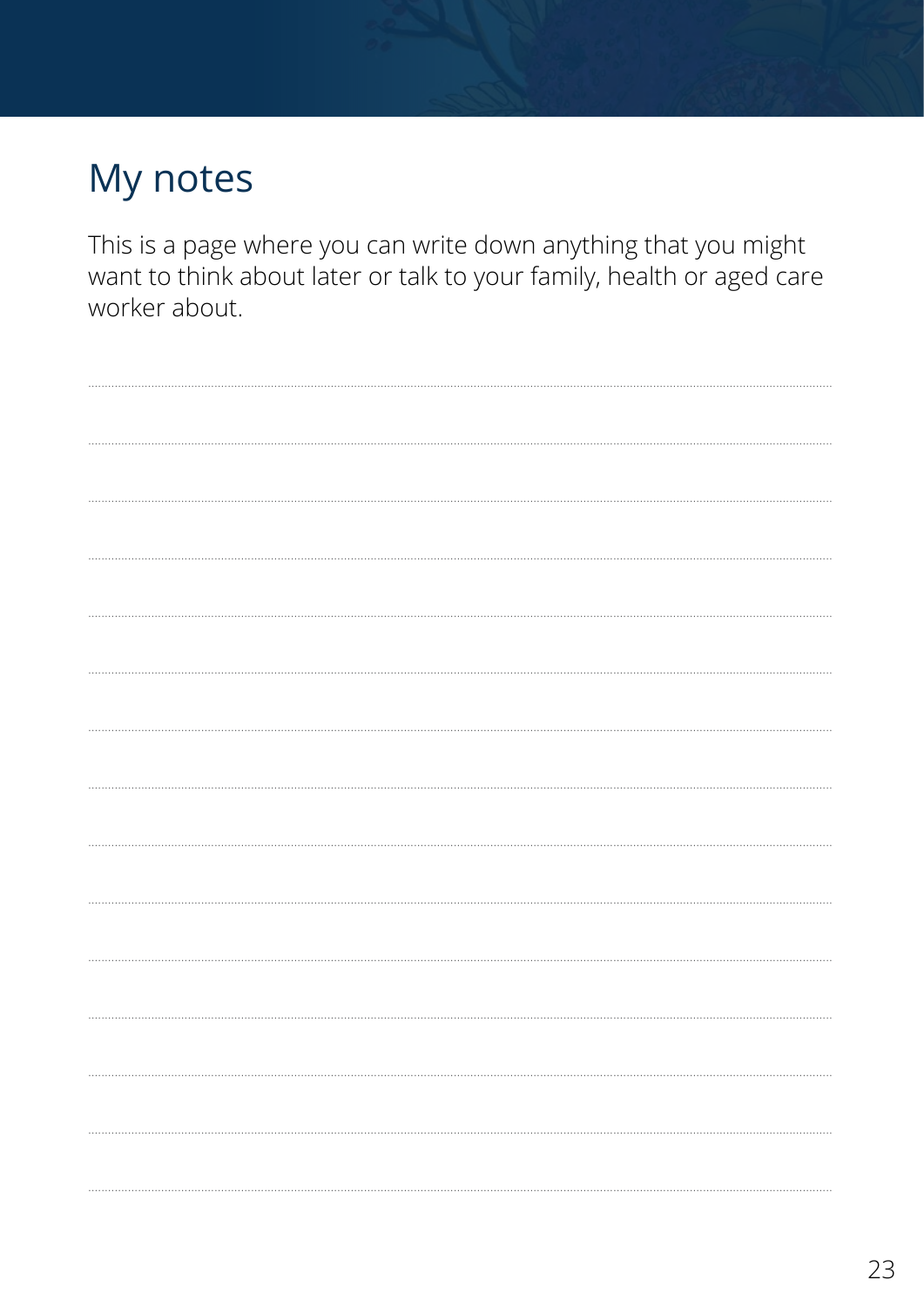# Next steps

Now you have worked through the Discussion Starter, you might want to talk to someone about what you have written down.

You could talk to your family, friends, doctor or your aged care worker.

You might want to come back to the questions in the Discussion Starter later or look at them again as things change.

It is important to remember the Discussion Starter is not an Advance Care Plan / Directive.

This resource should not be considered legal advice and is not an Advance Care Plan / Directive. People should always consult healthcare professionals for advice about their specific circumstances, including the legislative requirements in their state or territory.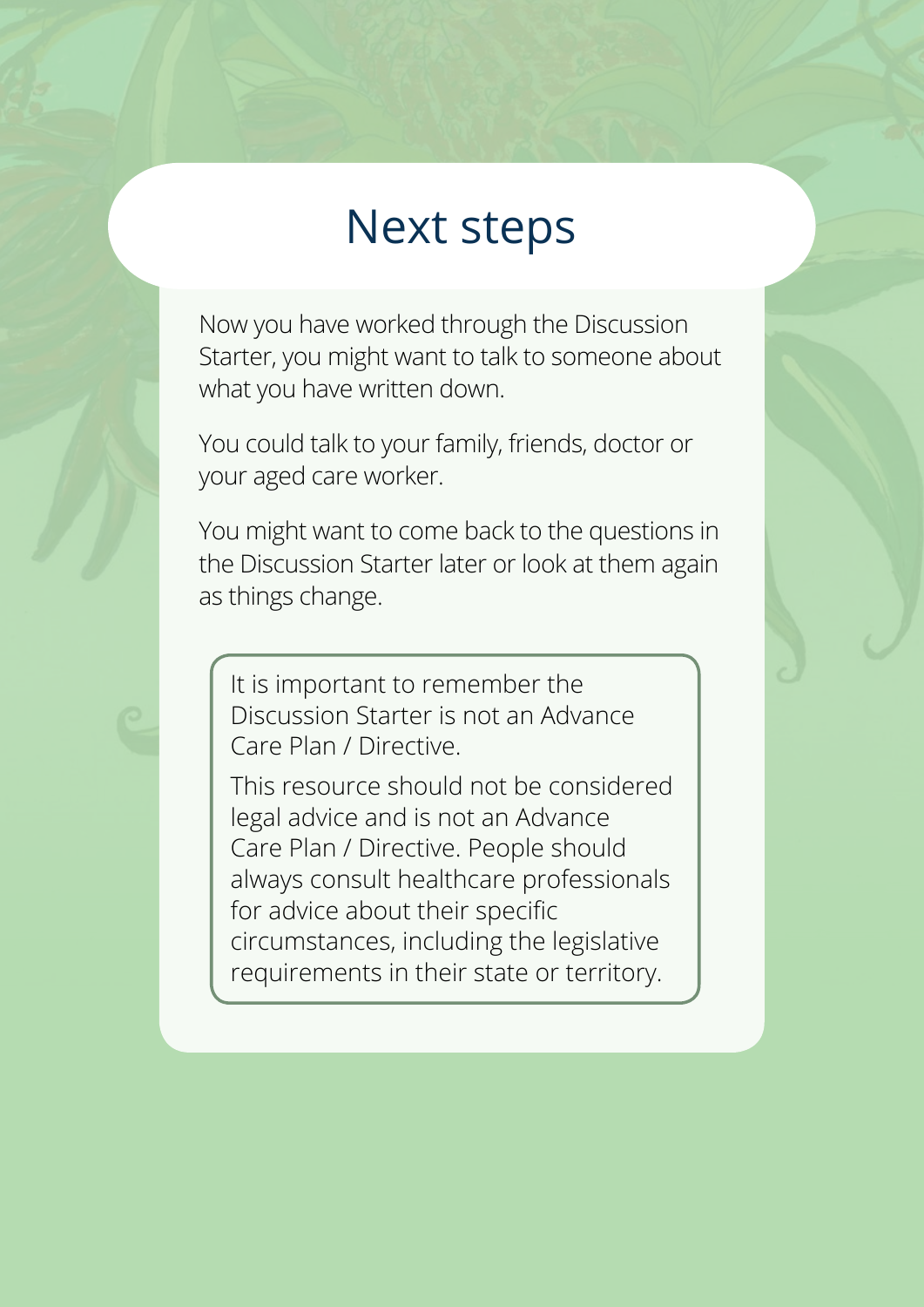## Information section

You may want to find out more information when thinking about 'What Matters Most'. Listed below are places you can get helpful information, but speak with your doctor or aged care worker if you have questions.

#### **Dementia support services**

**Dementia Australia** has information and resources about dementia, including factsheets and videos. Dementia Australia operates the National Dementia Helpline for people living with dementia, their carers, families and friends. Dementia Australia also have the Start2Talk website [dementia.org.au/planning-ahead](http://www.dementia.org.au/planning-ahead) with helpful information about planning ahead for people living with dementia.

For more information visit the website dementia.org.au or you can call their helpline on 1800 100 500 (9:00am – 5:00pm Monday to Friday).

**Dementia Support Australia** is a partnership led by HammondCare. Dementia Support Australia has a helpline for people living with dementia, their carers, families and friends.

For more information visit the website dementia.com.au or you can call their helpline on 1800 699 799 (24 hrs, 365 days of the year).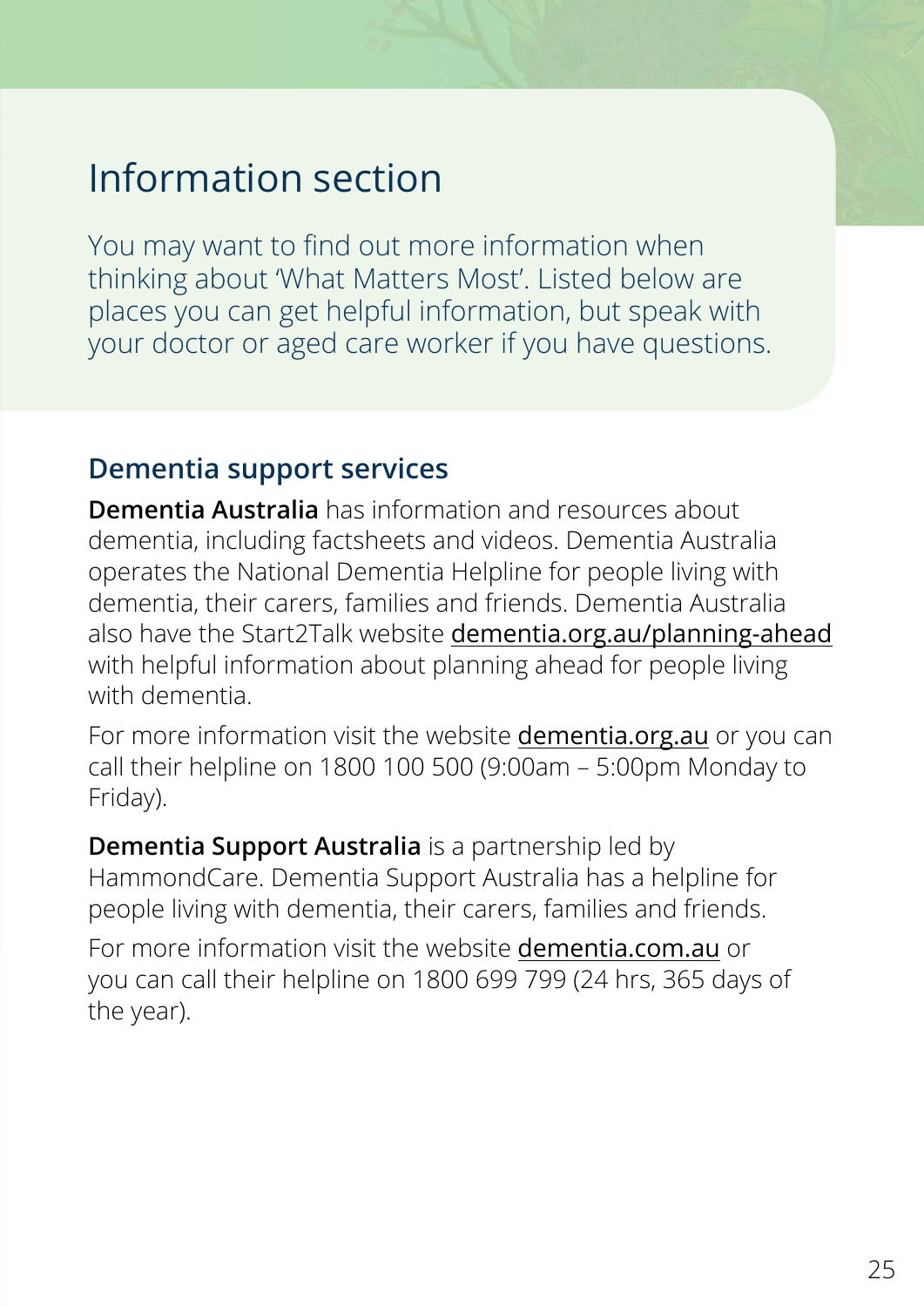#### **Support**

#### **Lifeline**

A national charity providing all Australians experiencing a personal crisis with access to 24 hour crisis support. For more information visit the website lifeline.org.au or you can call 13 11 14 (24 hrs, 7 days a week).

#### **Older Persons Advocacy Network (OPAN)**

OPAN provides free advocacy, information and education services to older people to effectively access and interact with Commonwealth funded aged care services. For more information visit the website [opan.com.au](http://www.opan.com.au) or you can call 1800 700 600.

#### **QLife**

QLife is Australia's first nationally-oriented counselling and referral service for Lesbian, Gay, Bisexual, Transgender and Intersex (LGBTI) people. For more information visit the website qlife.org.au or you can call 1800 184 527.

#### **Advance Care Planning**

Advance care planning is a way people can identify what they want for the end of their life. Advance care planning is often an ongoing process and not just one conversation. An important part of advance care planning is being able to choose a person who could speak for you if you couldn't (a substitute decision maker). For more information talk to your doctor or aged care worker or visit advancecareplanning.org.au.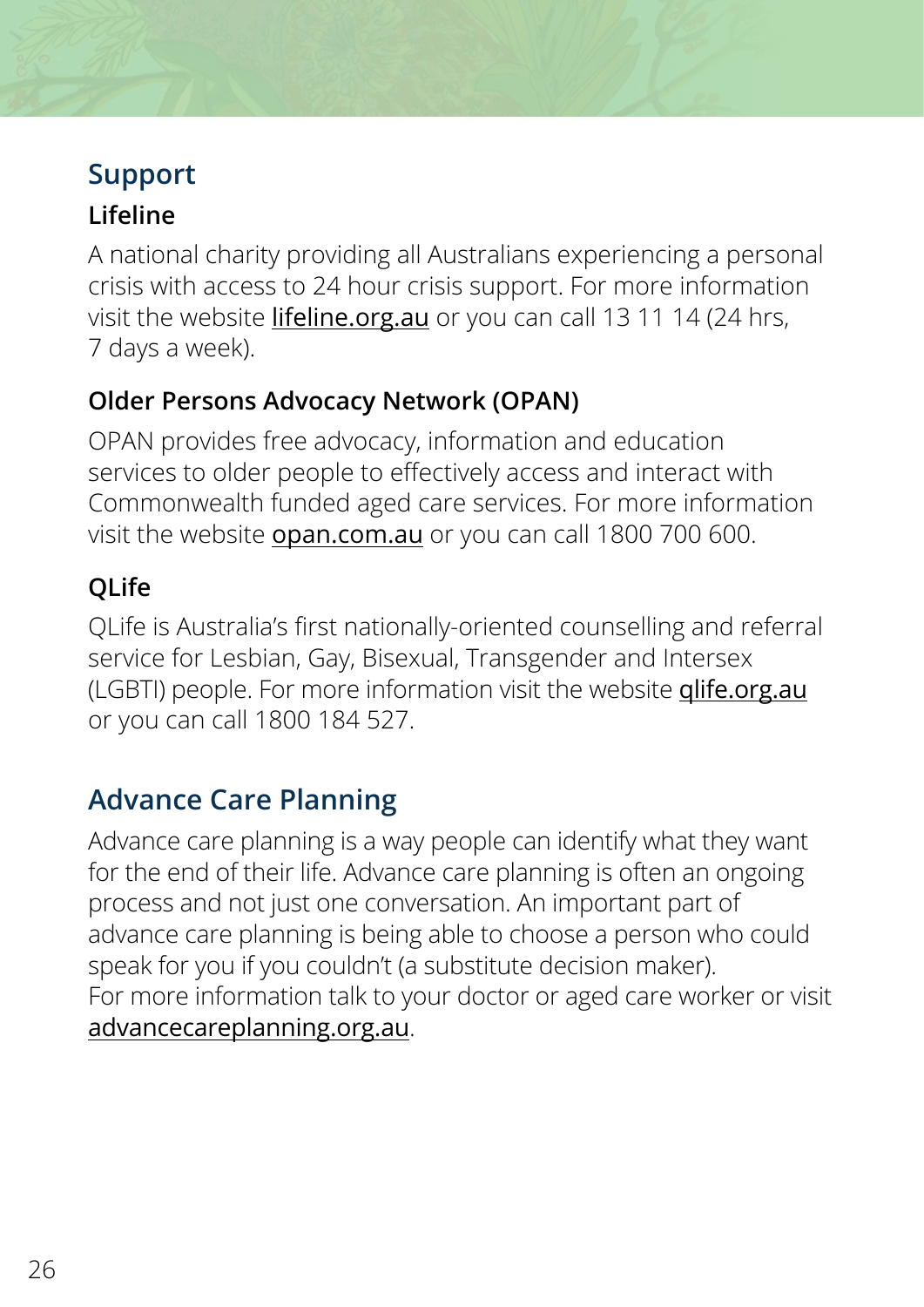#### **My Aged Care**

My Aged Care is the Australian Government's phone line and website to help people find information and access aged care services.

For more information please talk to your care team or visit the website myagedcare.gov.au or call 1800 200 422.

#### **My Health Record**

My Health Record is an online summary of your key health information. When you have a My Health Record, your health information can be viewed securely online, from anywhere, at any time – even if you move or travel interstate. For more information talk to your doctor or aged care worker or visit the website myhealthrecord.gov.au or call the My Health Record helpline on 1800 723 471.

#### **Support for Carers**

#### **Carers Australia**

Carers Australia is the national peak body representing Australia's unpaid carers, advocating on their behalf to influence policies and services. There are carers associations throughout Australia that offer a range of support and services. For more information visit the website carersaustralia.com.au or call their helpline on 1800 242 636 (9:00am – 5:00pm Monday to Friday).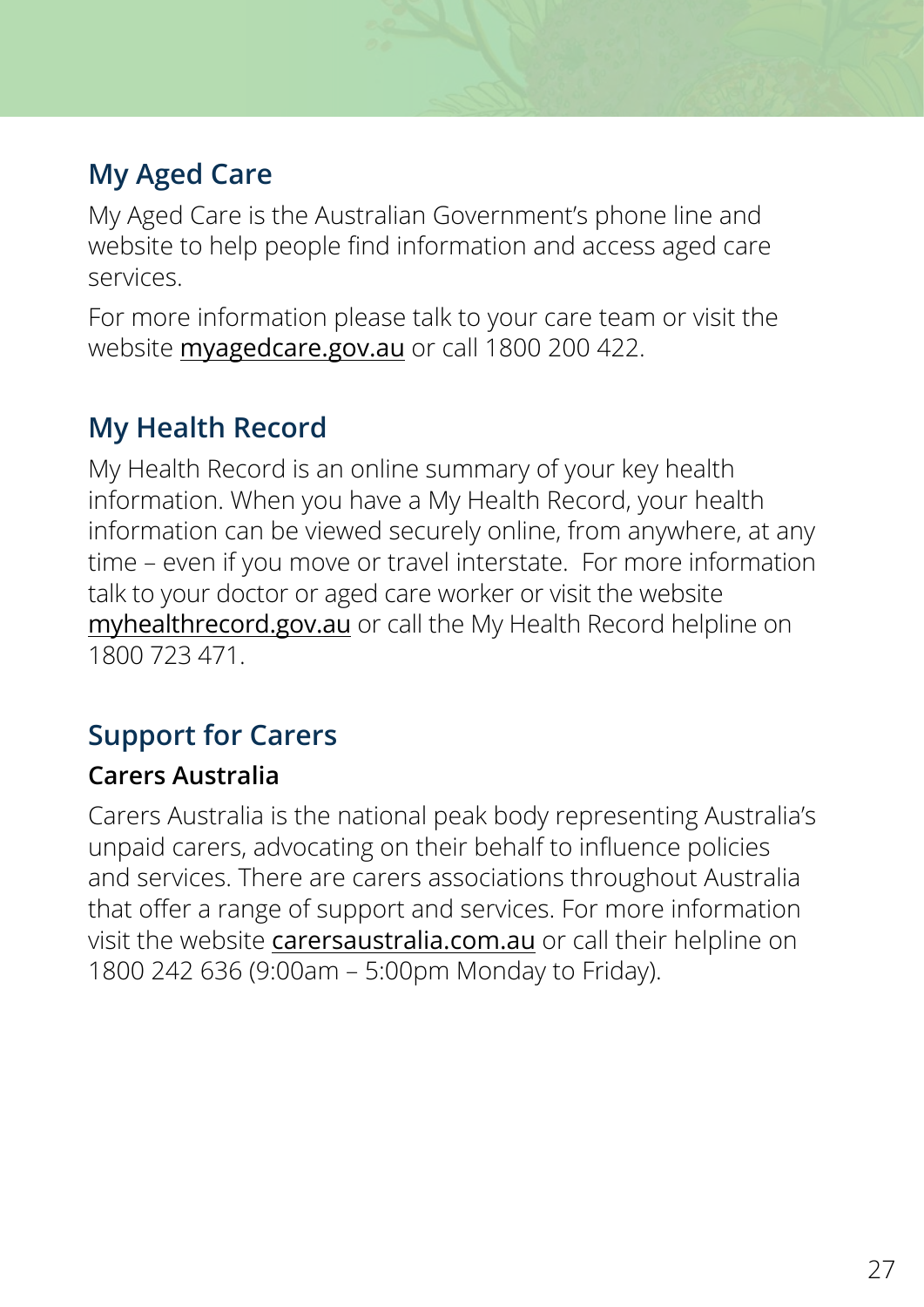#### **Carer Gateway**

Carer Gateway is a national service funded by the Australian Government. Carer Gateway includes a website and phone service for carers to access practical information and support. For more information visit the website **carergateway.gov.au** or call 1800 422 737.

#### **Carer Help**

Carer Help is a website to help people in Australia who are taking care of a partner, relative or friend who is very unwell, to find good quality information and helpful resources. It provides information, videos and resources you can use to make caring a bit easier. Visit the website [carerhelp.com.au](http://www.carerhelp.com.au).

#### **Palliative Care**

Palliative care is not only about care at the end of life. It aims to help people to live as well as they can with a life-limiting illness. Palliative care focuses on the person's quality of life, managing symptoms and providing support for the whole family. For more information please talk to your health care team. You may want to also visit palliativecare.org.au or the Department of Health website [health.gov.au/health-topics/palliative-care/planning](http://www.health.gov.au/health-topics/palliative-care/planning-your-palliative-care/think-about-what-you-want)[your-palliative-care/think-about-what-you-want](http://www.health.gov.au/health-topics/palliative-care/planning-your-palliative-care/think-about-what-you-want).

#### **Dying to Talk**

Dying to Talk helps Australians of all ages and levels of health to talk about dying.

Death doesn't receive enough attention, despite being something that touches everyone. Dying to Talk aims to help Australians work out what is right for them at the end of their lives. For more information and to access the Dying to Talk resources, visit the website [dyingtotalk.org.au](http://www.dyingtotalk.org.au).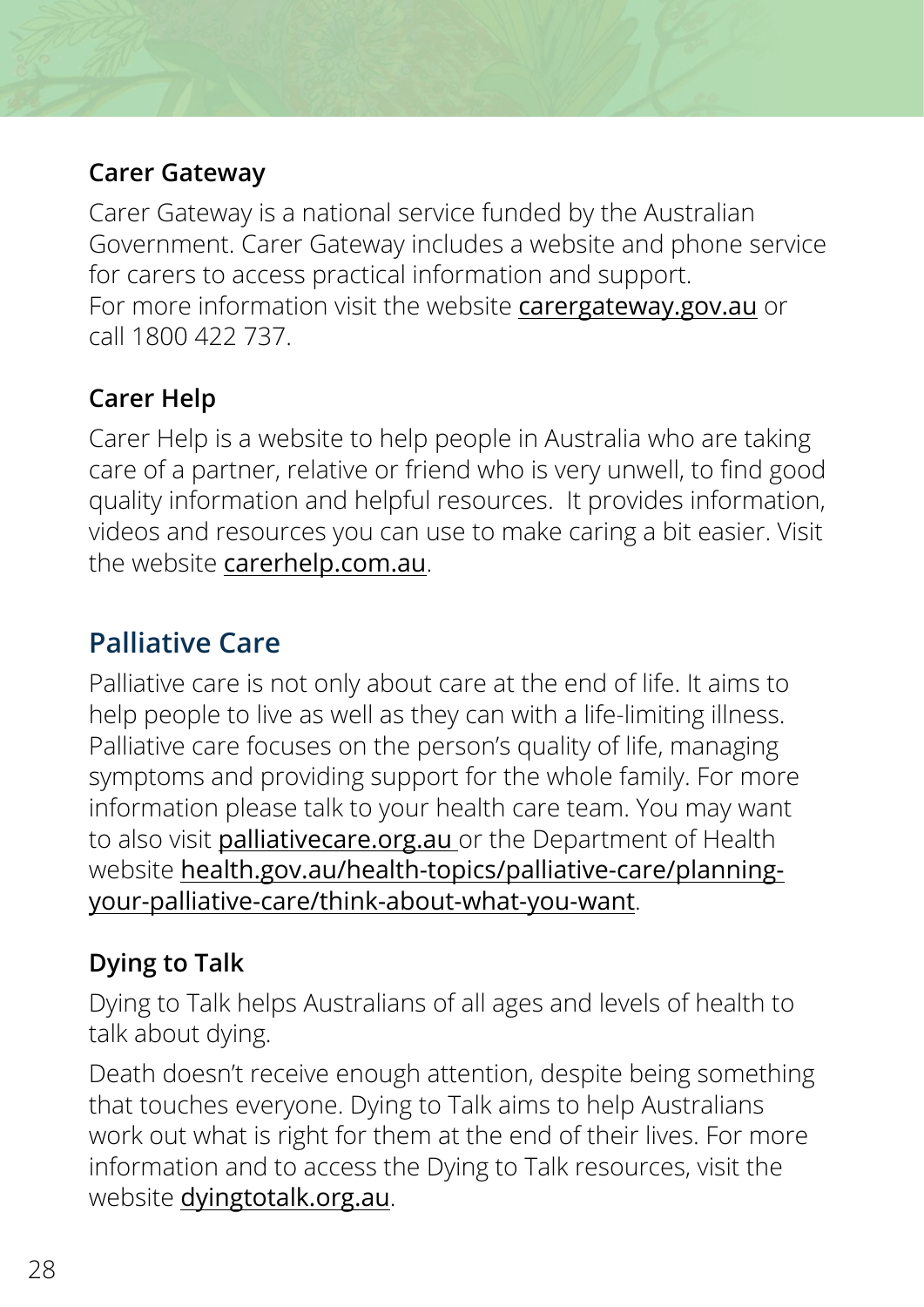#### **Acknowledgements**

An earlier version of these resources was developed with Dementia Australia and HammondCare to inform the study. Palliative Care Australia would like to thank both organisations for their involvement and support.

Palliative Care Australia would like to thank the people living with dementia and the aged care staff and organisations involved in the study for their help and feedback.

For more information about the study please visit the website [dyingtotalk.org.au](http://www.dyingtotalk.org.au).



Palliative Care Australia (PCA) is the national peak body for palliative care. PCA represents all those who work towards high quality palliative care for all Australians. Working closely with consumers, our Member Organisations and the palliative care and broader health, aged care and disability care workforce, we aim to improve access to, and promote the need for, palliative care.

More information is available at **[palliativecare.org.au](http://palliativecare.org.au)**